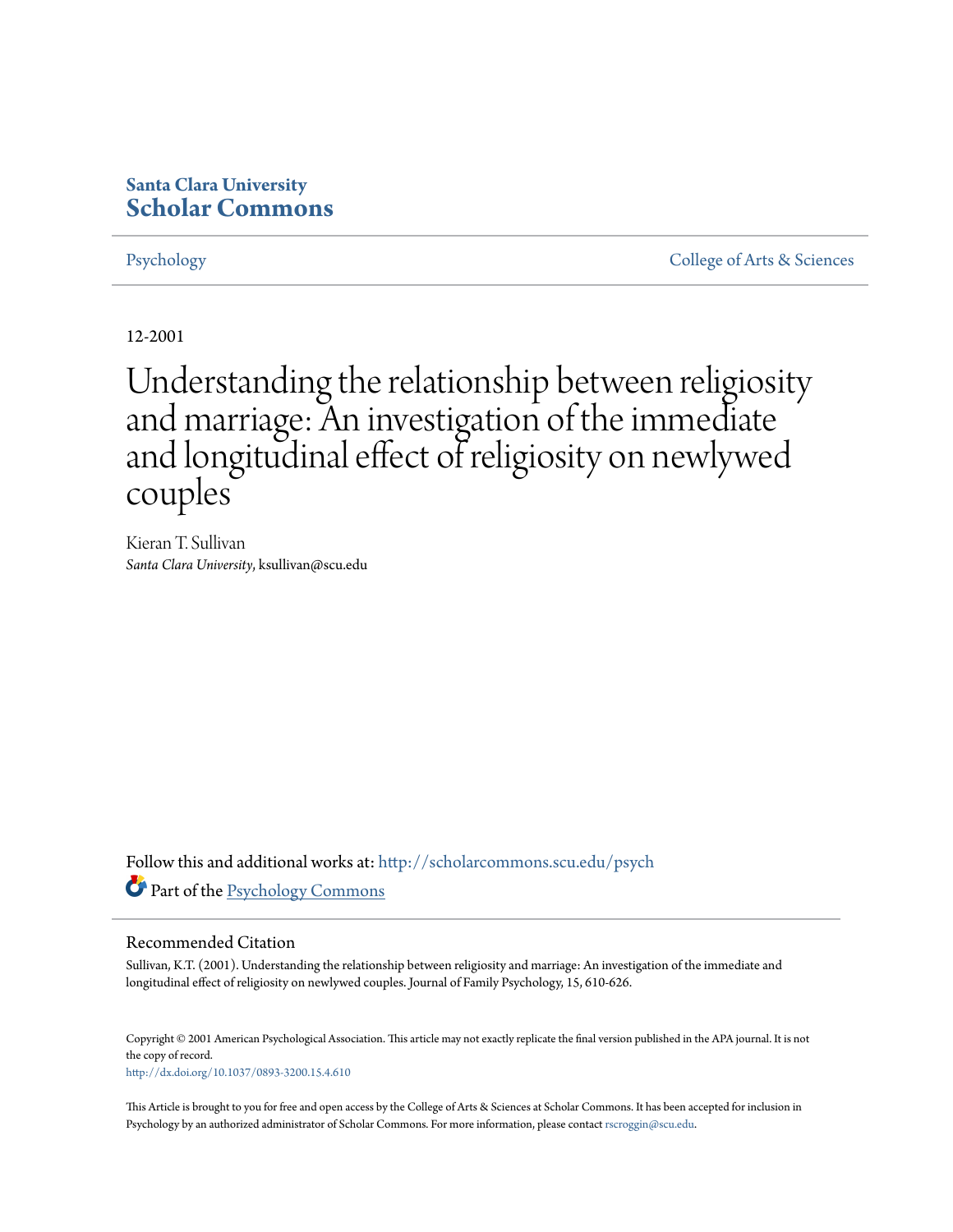## Running Head: RELIGIOSITY AND MARITAL FUNCTIONING

Understanding the Relationship Between Religiosity and Marriage: An Investigation of the

Immediate and Longitudinal Effect of Religiosity on Newlywed Couples

Kieran T. Sullivan

Santa Clara University

Submitted for Review

October, 1999

Revision submitted May, 2000

Second Revision submitted September, 2000

Accepted for publication October, 2000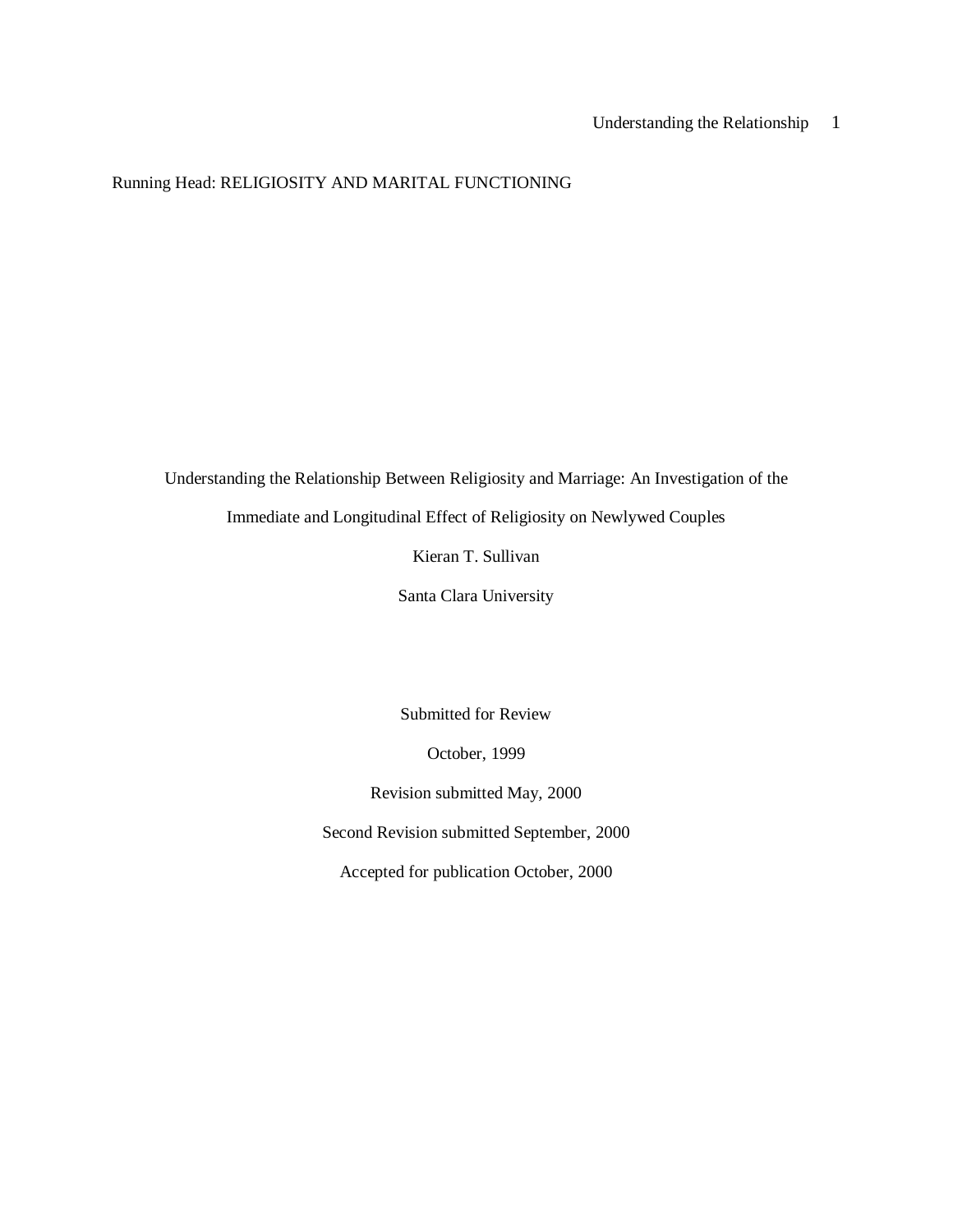#### Abstract

The association between religiosity and marital outcome has been repeatedly demonstrated. However, a complete understanding of this relationship is hindered by theoretical and methodological limitations. The purpose of the current study was to test three explanatory models by assessing two samples of newlywed couples. Findings indicate that religiosity is associated with attitudes toward divorce, commitment, and help-seeking attitudes cross-sectionally. Longitudinal effects, however, are most consistent with a moderating model, wherein religiosity has a positive impact on husbands, and wives' marital satisfaction for couples with less neurotic husbands, and a negative impact for couples with more neurotic husbands. Overall, the impact of religiosity is weak over the first four years of marriage. Theoretical propositions are offered to guide future research in delineating the types of marriages that may be most affected by religiosity.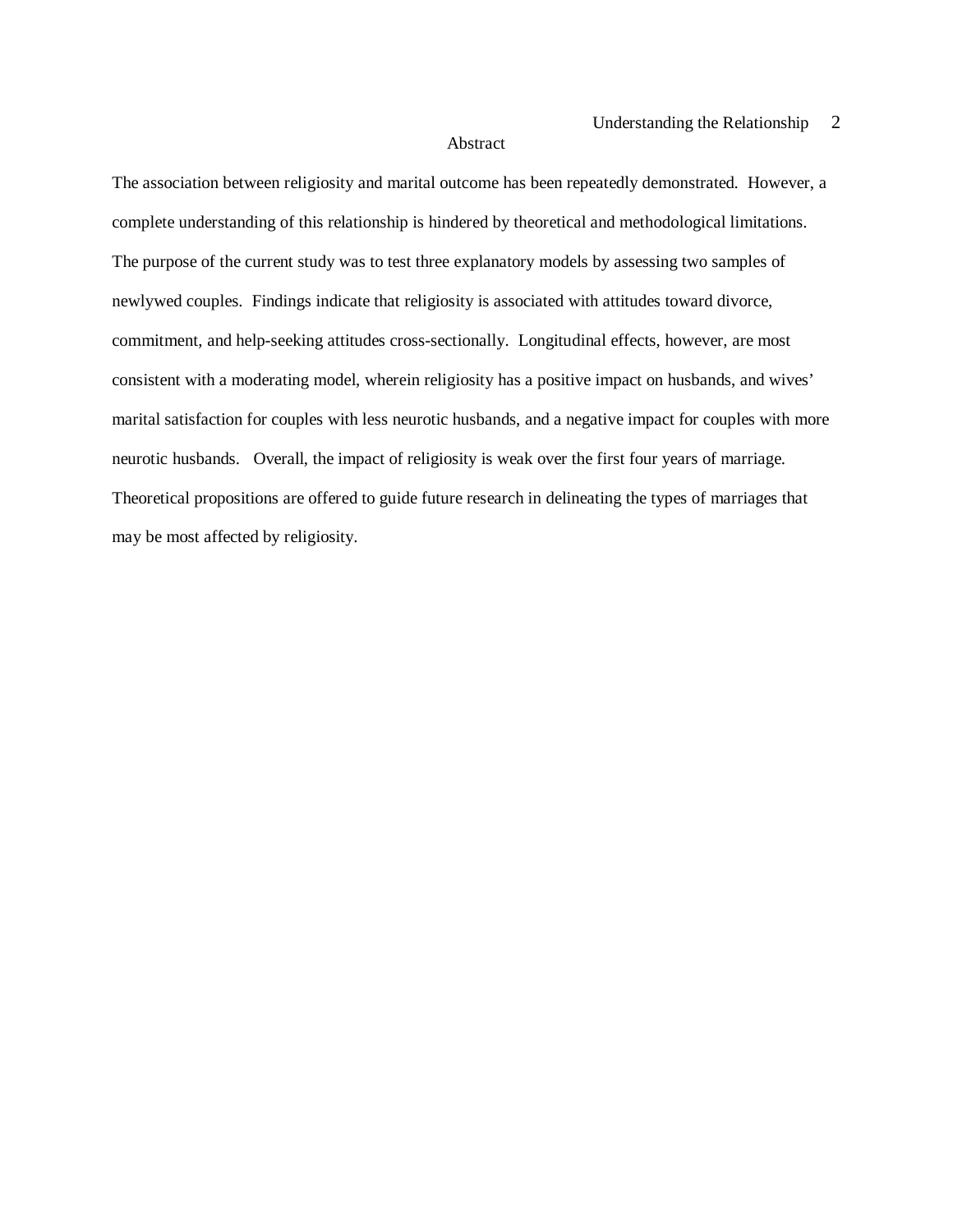Understanding the Relationship Between Religiosity and Marriage: An Investigation of the

Immediate and Longitudinal Effect of Religiosity on Newlywed Couples

Researchers have been investigating the relationship between religiosity and marriage for over five decades. Much of this research is predicated on the idea that couples who are more religious are more likely to have happy and stable marriages. An initial look at empirical findings seems to generally support this idea. Couples who attend church more frequently have been shown to have higher marital satisfaction (Wilson & Musick, 1996; Kunz & Albrecht, 1977), are less likely to perpetrate family violence (Ellison, Bartkowski, & Anderson, 1999), and are less likely to be divorced (Bahr & Chadwick, 1985; Glenn & Supancic, 1984). Couples who score higher in more general measures of religiosity have also been shown to be happier (Mahoney, Pargament, Jewell, Swank, Scott, Emory, & Rye, 1999) Anthony, 1993; Wilson & Filsinger, 1986; Bugaighis, Schumm, Jurich, & Bollman, 1985) and to have more stable marriages (White & Booth, 1991; Albrecht & Kunz, 1980; Nye, White, & Frideres, 1973). These relationships have emerged even after controlling for important demographic variables, such as age at marriage (Call & Heaton, 1997; Shrum, 1980). In addition, researchers have demonstrated that the relationship between these self-report measures of religiosity and marital satisfaction is not an artifact of social desirability or conventional responding (Filsinger & Wilson, 1984; Schumm, Bollman, & Jurich, 1982).

There are, however, some important issues that inhibit a complete understanding of how religiosity impacts marriage. First is the presence of methodological limitations in some studies. Convenience samples limit the generalizability of some studies: for example, the use of parents of students (e.g., Hunt & King, 1978), psychology classes and church congregations known by the authors (Snow & Compton, 1996), and acquaintances of the author (Kaslow & Robison, 1996). Some studies have also employed analytic techniques that limit the interpretation of findings (e.g., Anthony, 1993; Kunz & Albrecht, 1977). The use of heterogenous married couples (i.e., couples married for varying lengths of time, couples with and without children, first marriages and second marriages, etc.) makes it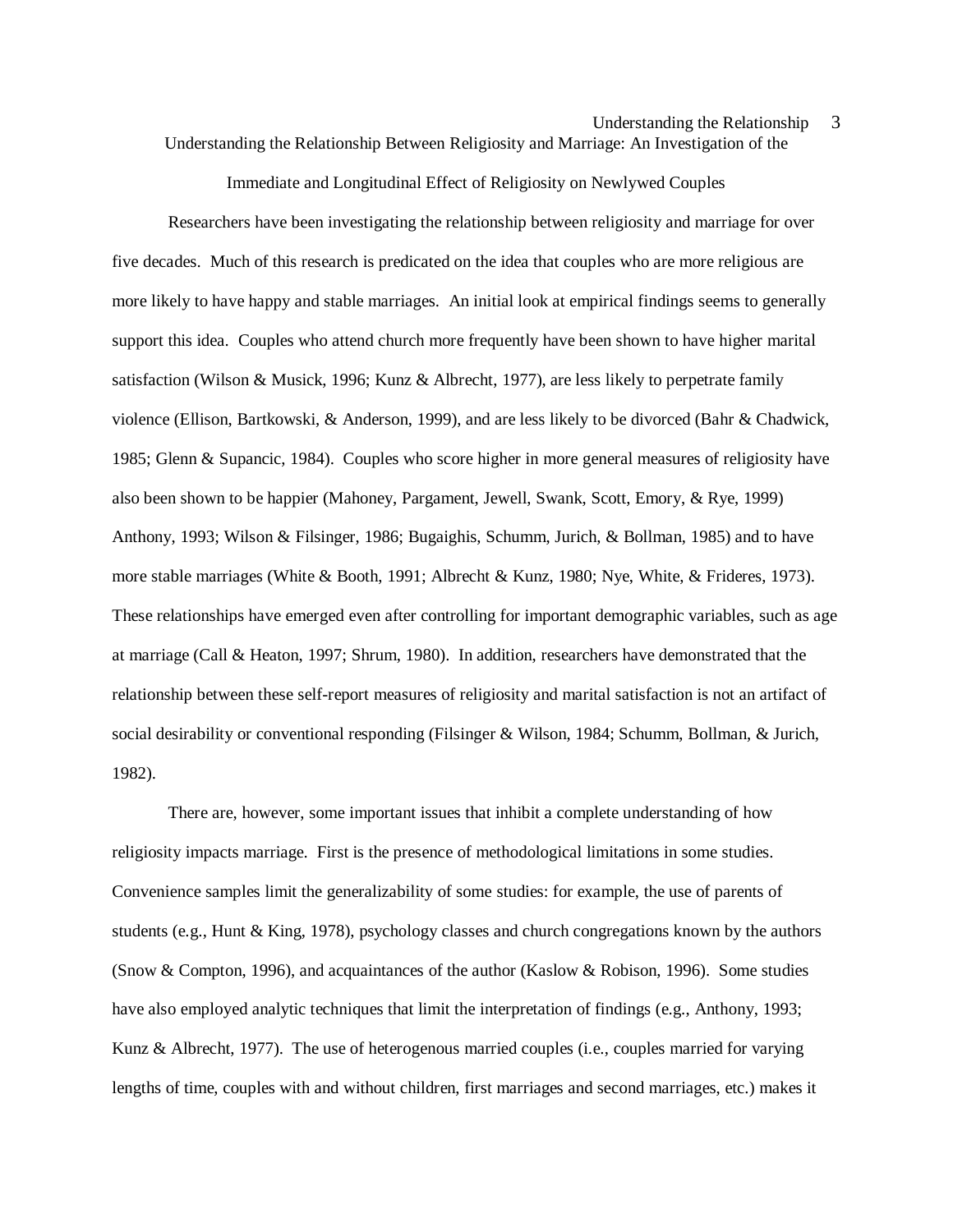difficult to determine how religiosity might differentially affect various stages in marriage or different types of marriage. Finally, the vast majority of studies rely solely on cross-sectional data, making it impossible to determine the nature of the relationship between religiosity and marital functioning. Booth, Johnson, & Branaman (1995), in one of the few longitudinal studies on the effect of religiosity on marriage, report a reciprocal relationship between religiosity and marital satisfaction, such that changes in marital satisfaction predict changes in religiosity over time, calling into question the interpretation of previous correlation studies. They conclude as a result of their findings that "in general, the link between religion and marital quality is both reciprocal and weak" (p. 661).

Second, mixed and sometimes contradictory findings regarding the relationship between religiosity and marriage have been reported occasionally. In contrast to previous findings that religiosity is related to marital satisfaction, Booth et al., in the longitudinal study mentioned above, found no relationship between religiosity and future marital satisfaction. Schumm, Obiorah, and Silliman (1989) also found no relationship between church attendance and marital quality. There have also been mixed findings regarding marital stability. While Booth et al. did find that "increases in religiosity slightly decrease the probability of considering divorce, Thornes and Collard (1989) found no differences in the level of religiosity between couples who were still married and couples who had divorced. This contradicts longitudinal findings on church attendance which indicate that attendance is strongly predictive of subsequent likelihood of divorce (Fergusson, Horwood, & Shannon, 1984; Clydesdale, 1997). In a comprehensive review of all studies published from the 1930s to the 1990s (including dissertations), Jenkins (1991) concludes that there is "conflicting" evidence for the propositions "high religiosity promotes marital satisfaction" and "increased church attendance increases marital satisfaction". Regarding stability, he concludes that there is "moderate" support for the proposition that "high religiosity promotes marital stability" (p. 270).

Perhaps the largest impediment to a more complete understanding of how religiosity affects marital functioning is that many studies have been exploratory in nature or empirically-driven rather than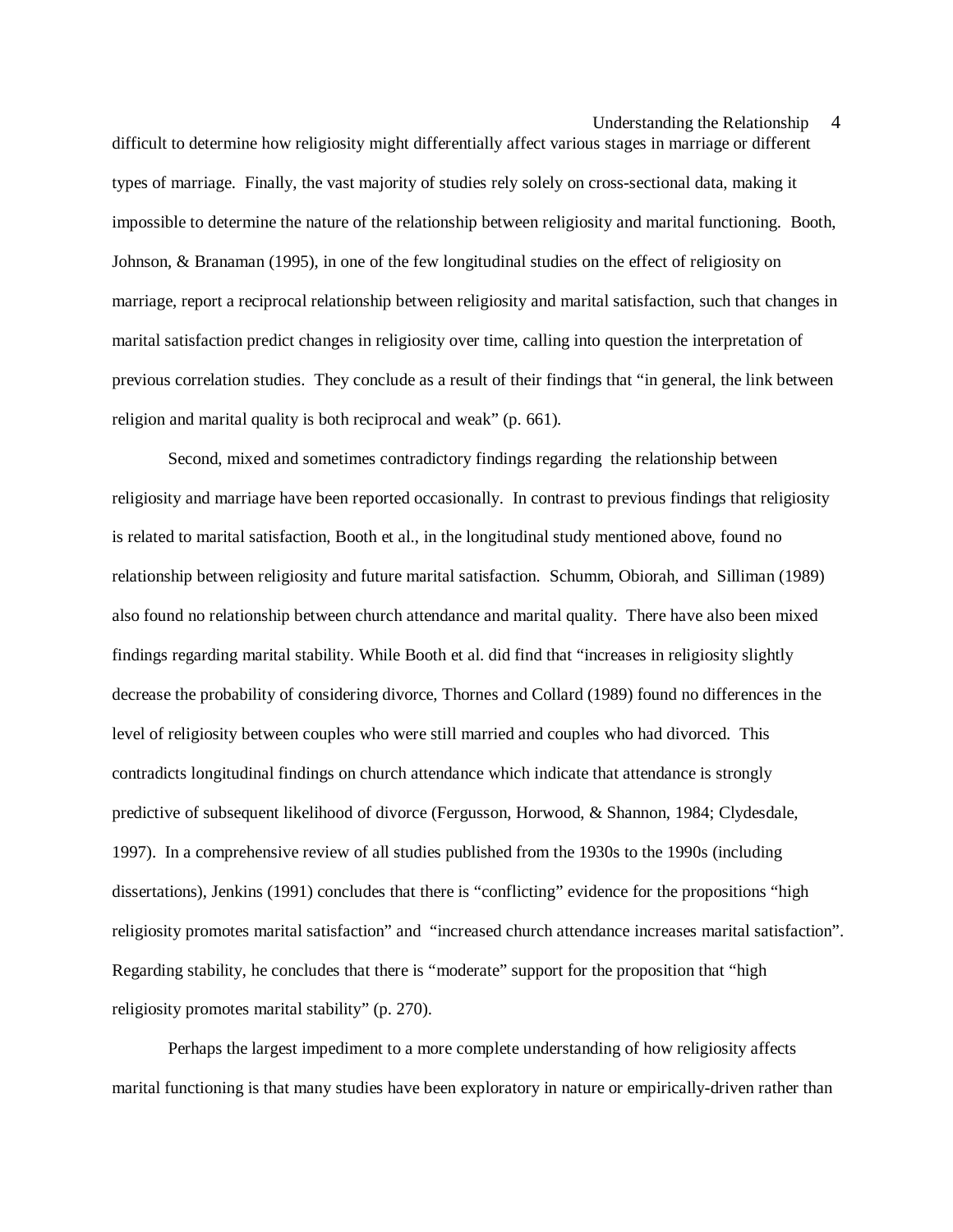theory-driven. Interestingly, the two most frequently offered rationales for studying the effect of religiosity on marital functioning have been 1) the lack of research investigating this relationship and 2) that previous empirical findings indicate a relationship between religiosity and marital functioning. Some researchers have offered general theoretical ideas about how religiosity affects marriage, pointing to the barriers that many religions impose regarding divorce (Levinger, 1976) and, more recently, to the value that many religions share of keeping families intact (e.g., Booth et al., 1995; Call & Heaton, 1997). Some authors have proposed specific mechanisms that might mediate the relationship between religiosity and marital outcome, however few have actually tested these models empirically (see Mahoney et al., 1999, for an important exception). Therefore an important next step is a focus on the *process* by which religiosity affects marital functioning.

The purpose of the present research is to clarify the relationship between religiosity and marital functioning by investigating three potential explanatory models. To accomplish this, two separate studies were conducted, one cross-sectional study and one longitudinal study. The use of two studies permits replication of cross-sectional findings and a comparison of cross-sectional and longitudinal results. In both studies, participating couples were homogeneous (newlyweds, married for the first time, with no children) and were sampled using marriage licenses (Study 1) and newspaper advertisements (Study 2). The use of newlyweds married for the first time provides a clearer understanding of initial associations between religiosity and marital satisfaction; following them longitudinally allows us to begin to understand the process by which religiosity affects marital satisfaction and stability.

#### Study 1

#### Rationale and Hypotheses

Cross-sectionally, religiosity may affect marital functioning by 1) directly affecting couples' marital satisfaction (the direct model) or 2) by moderating the relationship between marital vulnerabilities and marital satisfaction (the compensation model). Recent evidence for the direct model is conflictual and sometimes weak, therefore it is tentatively hypothesized that religiosity will not have a direct effect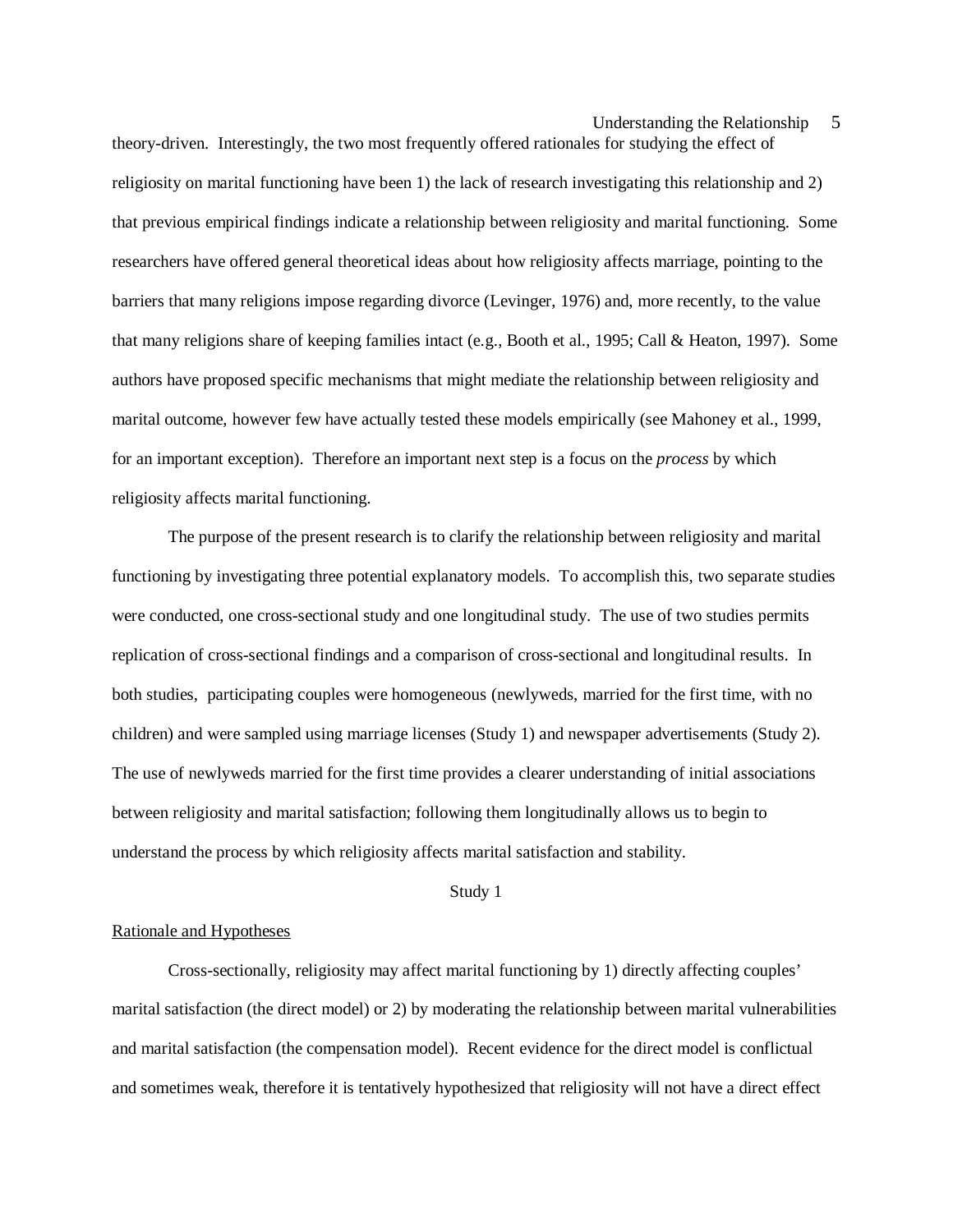on marital satisfaction or stability.

The *compensation model*, in which religiosity moderates the relationship between marital vulnerabilities and marital satisfaction, may help explain conflictual cross-sectional findings, assuming that couples' vulnerabilities varied across samples in previous studies. This model suggests that religiosity may compensate for couples' vulnerabilities and help them to remain relatively satisfied despite these vulnerabilities. There is some support for the idea that religiosity serves a compensatory function in marriage. Wallen (1957) found that among young wives who reported lower levels of sexual satisfaction, those who were highly religious had much higher levels of marital satisfaction compared to those who were less religious. In fact, highly religious wives with lower sexual satisfaction were just as happy as young wives who were sexually satisfied. This finding was replicated later for middle-aged couples (Wallin & Clark, 1964). In addition, higher levels of religiosity were found to keep wives who reported low rewards in their relationships satisfied despite the lack of rewards (Hansen, 1987). In the current study, two variables were used to identify vulnerable couples: age and neuroticism. Age at marriage has been one of the most consistent socio-demographic predictors of marital outcome (for a review of divorce predictors see Karney & Bradbury, 1995) and neuroticism has been demonstrated to predict both satisfaction and stability, within and between spouses over 50 years of marriage (Kelly & Conley,  $1986$ .<sup>1</sup>

Another potential explanation for the conflictual findings regarding the direct effect of religiosity on marital satisfaction is that the relationship is indirect, affecting other dimensions of marital quality and functioning, which, over time, may affect marital satisfaction and stability. In this model, the indirect effect of religiosity on variables such as attitudes toward divorce and spouses' communication may or may not have an impact on marital satisfaction at the time these variables are measured. However, these other dimensions of marital quality and functioning may predict marital satisfaction further down the line, providing an indirect pathway through which religiosity may affect marital functioning. This model is consistent with the findings that church attendance predicts multiple dimensions of commitment to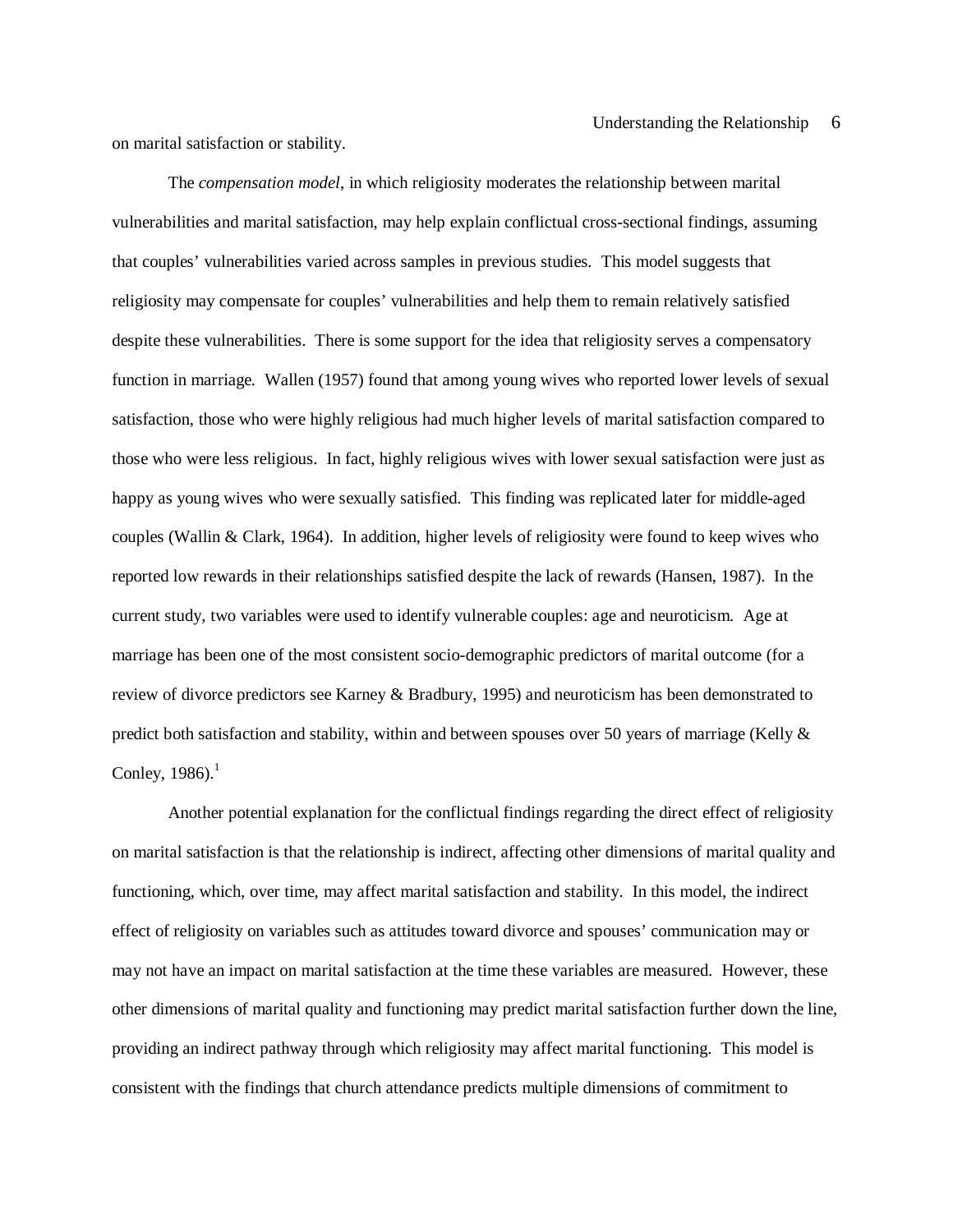marriage (Larson and Goltz, 1989) and that the impact of religion on one's life predicts spouses' communication skills, such that spouses who are more impacted by religion reported greater satisfaction with the patterns of communication in their marriage (Snow & Compton, 1996). These findings point to two potential domains in which religiosity might affect other measures of marital quality: attitudinal and behavioral. For the current research, the attitudinal domain was assessed by measuring couples' attitudes toward divorce, their level of commitment to the relationship, and their reported willingness to seek help in times of marital distress. The behavioral domain was assessed by observing couples' communication patterns during an actual discussion in the laboratory. Based on initial findings, it is hypothesized that religiosity will predict couples' attitudes (i.e., their attitudes toward divorce, their commitment to the relationship, and their willingness to seek help in times of trouble). Because previous findings in the behavioral domain are based on spouses' self-reported satisfaction with their communication patterns, rather than actual communication behavior, it is unclear whether religiosity will predict couples' behavior.

The purpose of Study 1 is to test the direct and compensation models by analyzing the relationships between religiosity, marital quality, and risk variables for future marital problems. The relationship between religiosity and marital attitudes and behavior will also be tested, as a preliminary investigation of an indirect, longitudinal model of religiosity and marital functioning. A significant effect of religiosity on marital satisfaction would support the direct model. A significant interaction effect of religiosity and the risk variables (age and neuroticism) might indicate that religiosity is reducing the impact of risk variables on marital satisfaction and thus support the compensation model. Finally, a significant effect of religiosity on other dimensions of marital quality and functioning (i.e., divorce attitudes, commitment, help-seeking, and communication behavior) would provide preliminary support for an indirect, longitudinal model.

#### Method

#### **Participants**

One hundred seventy-two newly married couples were recruited via marriage licenses to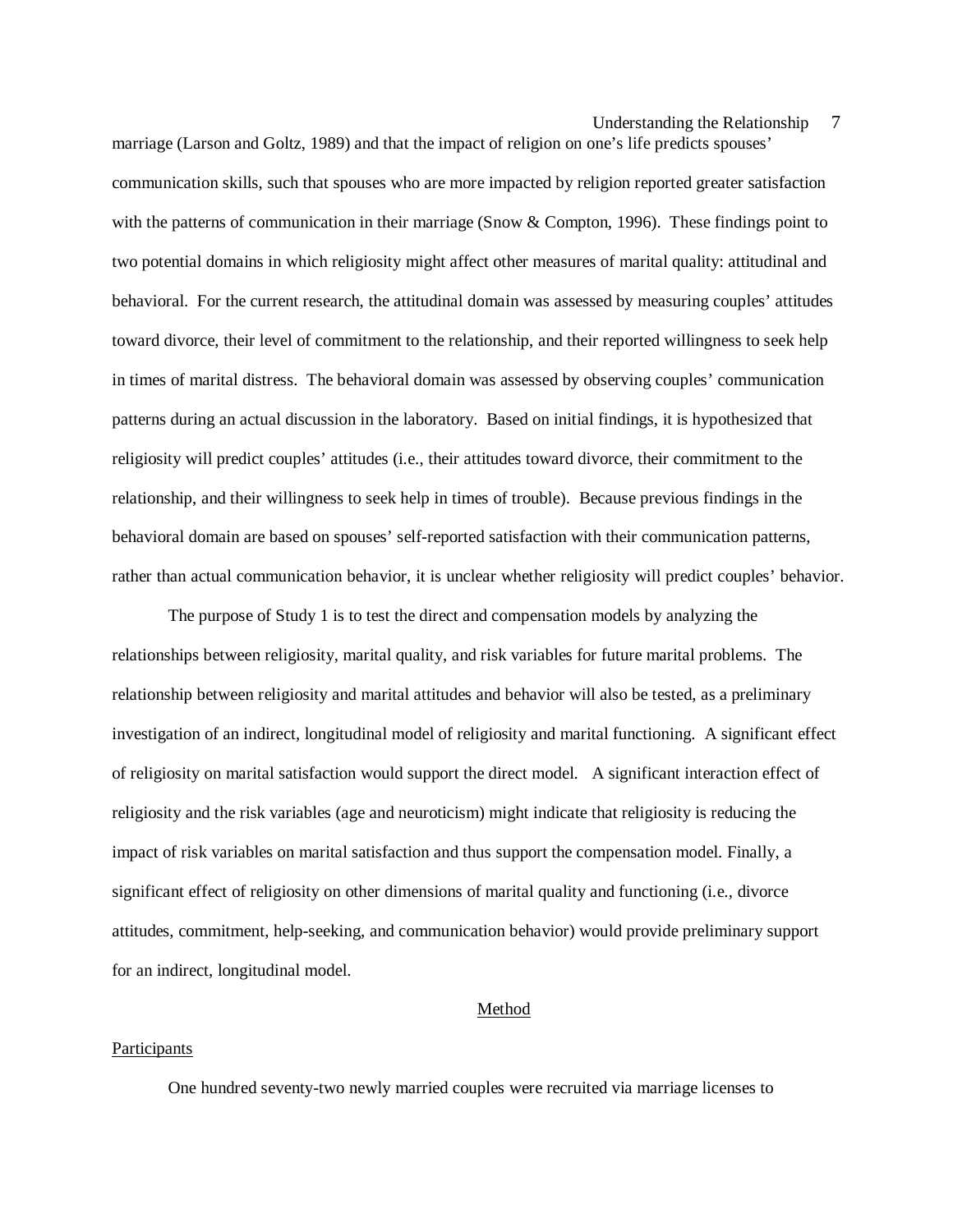participate in a study of newlywed marriage. Marriage licenses of recently married couples registered in Los Angeles County were screened to identify couples who were married for the first time, had been married less than six months, were between the ages of 18 and 35, and had a minimum of 10 years of education. Couples who met the criteria were sent a letter describing the project and requesting that they return a postcard if they were interested in participating. Interested couples were interviewed by telephone to insure that they met all inclusion criteria including the additional criteria that they had no children, were not currently expecting a child, could read and speak English, and were living together. Eligible couples were invited to participate in the project, and the first 172 who met the screening criteria and kept their scheduled laboratory appointment were included in the sample. Approximately 18% of the couples receiving the initial letters returned the postcards (a figure that is comparable to the 18% reported by Kurdek, 1991, in a similar study), and approximately 56% of those who were interviewed by telephone met criteria and were invited to participate. Husbands averaged 27.6 (SD = 3.9) years of age, 15.6 (SD = 2.2) years of education, and a gross annual income ranging from 21,000 to 30,000. Wives averaged 26.0  $(SD = 3.4)$  years of age, 16.2  $(SD = 2.0)$  years of education, and a gross annual income ranging from 11,000 to 20,000. Participants reported their ethnicity as Caucasian (64%), Asian-American (11%), Hispanic (16%), African-American (5%), Middle Eastern (2%) and other (2%). Husbands identified as Protestant (41%), Catholic (31%), Jewish (5%), Mormon (2%), no religion (19%), and other (2%). Wives identified as Protestant (47%), Catholic (26%), Jewish (5%), Mormon (3%), no religion (17%), and other (3%).

#### Procedure

Eligible couples were scheduled for a laboratory session in which spouses independently completed a set of questionnaires including a consent form, demographic forms, measures of marital quality, and a personality measure (see "Measures" below). Couples were also asked to engage in a two 10-minute problem-solving discussions. In these discussions, spouses were asked to work toward a resolution of an important marital problem. The topics for the problem-solving discussions were selected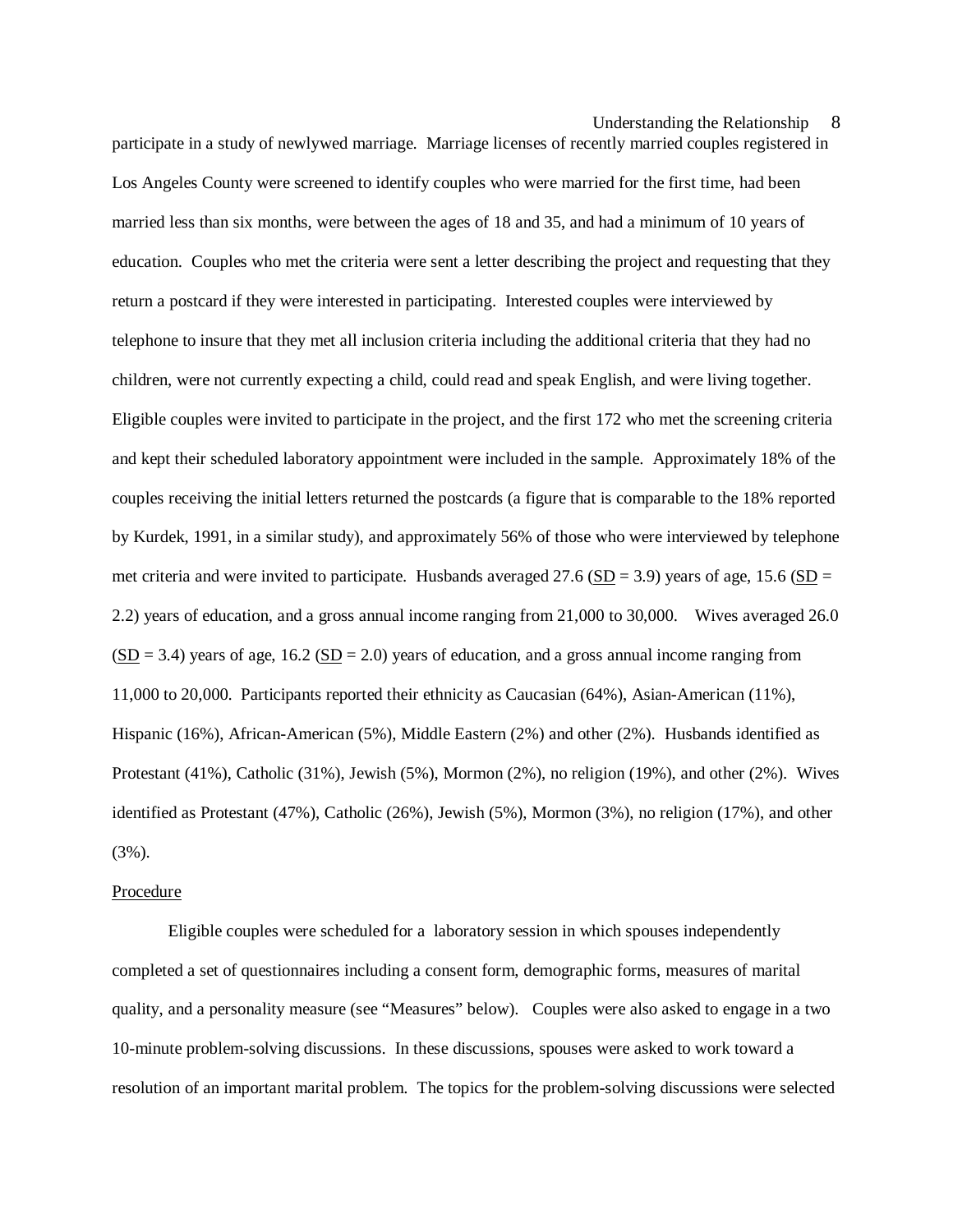independently by each spouse based on his or her responses to the Inventory of Marital Problems (IMP; Geiss & O'Leary, 1981), a measure of the extent to which spouses encounter difficulties with 19 common sources of marital disagreement (e.g., communication, in-laws, finances, etc.). The order of the discussions was random and the discussions were videotaped for later coding. The session concluded with a debriefing and participants were paid \$75 for their participation.

#### Measures

Religiosity. Religiosity was measured using a 4-item scale that assessed spouses' religious behavior and their self-identification as religious persons. This scale is a brief measure of religiosity, based on The Religiosity Measure, constructed by Rohrbaugh and Jessor (1975) which attempts to capture important dimensions of religiosity, including ritual, consequential, and experiential (identified originally by Glock, 1959) as well as an overall rating of religiosity. The following four questions were used: "How often do you attend religious services?" (measured on a 6-point scale ranging from never to more than once a week;  $M = 2.9$  and 3.1 for husbands and wives respectively) In general, how important are religious or spiritual beliefs in your day-to-day life?" (measured on a 9-point scale ranging from not at all important to very important;  $M = 5.8$  and 6.2); "When you do have problems or difficulties in your work, family, or personal life, how often do you seek spiritual comfort?" (measured on a 5-point scale ranging from never to almost always;  $M = 2.9$  and 3.3); and "In general, would you say you are a religious person?" (measured on a 9-point scale ranging from definitely no to definitely yes;  $M = 5.6$  and 5.9). The measure was reliable (coefficient alpha = .90 and .89 for husbands and wives).

Dimensions of Marital Quality and Functioning. Marital satisfaction was measured using the Marital Adjustment Test (MAT; Locke & Wallace, 1959). The MAT is a widely used measure with high reliability demonstrated across many studies (split half  $= 0.90$ ). Scores range from 2 to 158, with higher scores indicating greater marital satisfaction.

Divorce Attitudes were measured using a questionnaire based on Veroff (1988). The questionnaire is a 9-item scale in which spouses are asked to rate their agreement with items such as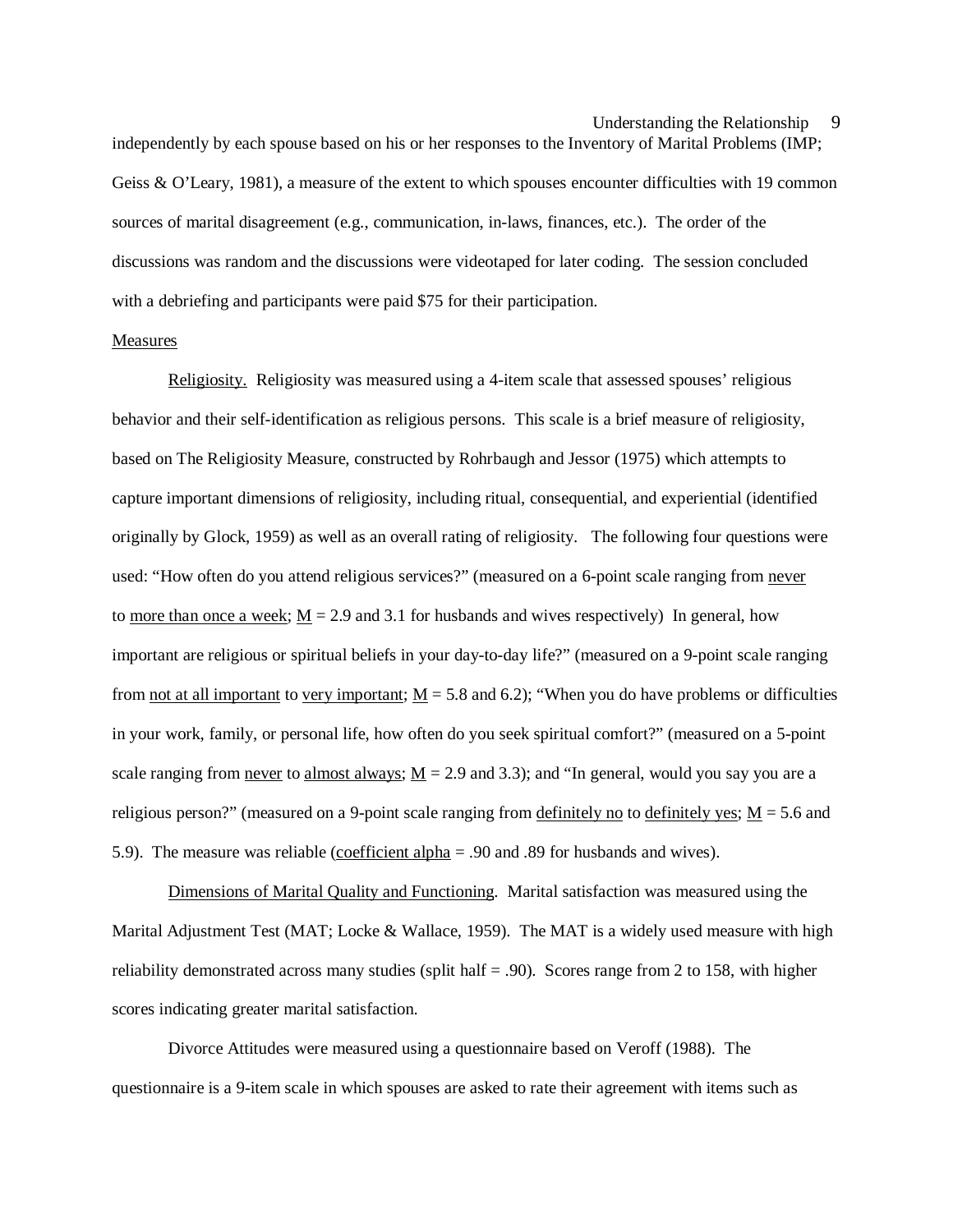Understanding the Relationship 10 "Except in rare cases, couples should stay married no matter what" on a 9-point scale ranging from strongly disagree to strongly agree. The measure was reliable for husbands and wives (alpha = .74).

Marital commitment was measured using the dedication scale of the Commitment Inventory (CI; Stanley & Markman, 1992). This a 12-item inventory includes items such as "I want my marriage to stay strong no matter what happens" and "I want to have a strong identity as a couple with my partner." Scores range from 12 to 84, with higher scores indicating greater commitment. The CI had adequate reliability ( $\frac{\text{alpha}}{\text{theta}} = .63$  and .77 for husbands and wives).

Marital help-seeking was measured using a 14-item questionnaire based on Veroff's Marital Help-Seeking Measure. (1988). This questionnaire asked spouses to imagine they encountered serious problems in their marriage and to indicate the steps they would take to resolve their difficulties by circling yes or no. Examples of items are: "I would suggest we see a marriage counselor" and "I would talk to a priest, minister, or other religious person". Scores range from 0 to 14 and reliability estimates were adequate for husbands and wives (split-half  $= .61$  and .73, respectively).

Behavior. Measures of spouses' negative behavior and positive behavior were obtained using behavioral coding of the videotaped problem-solving discussions. The problem-solving discussions were coded using the Specific Affect Coding System (SPAFF; see Gottman & Krokoff, 1989). Trained graduate and undergraduate coders were instructed to consider nonverbal cues, verbal content, voice tone, volume, and speed when coding the speaker's affect. Each 5-second block was classified as either neutral, negative (displays of anger, contempt, whining, sadness or anxiety), or positive (displays of humor, affection, or interest) for each spouse. Summary codes were created to simplify analysis. The total amount of negativity displayed in each interaction was calculated by summing all the 5-s intervals coded as anger, contempt, whining, sadness, and anxiety. The total amount of positivity displayed in each interaction was calculated by summing all the 5-s intervals coded as humor, affection, or interest. Intercoder reliability was adequate; the percent of observed agreement for all codes was .87 for husbands and .84 for wives.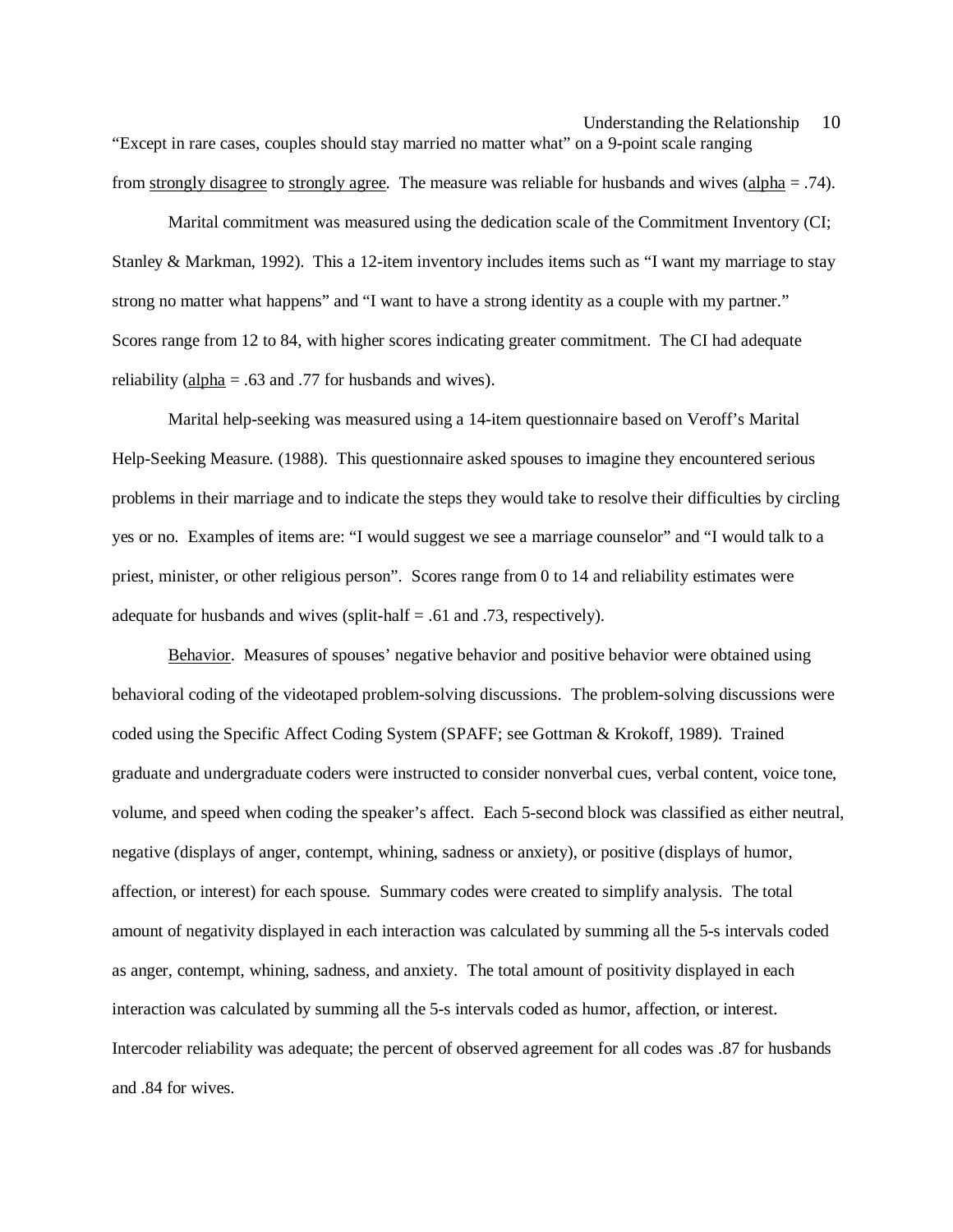Risk Variables. Spouses' ages at marriage were measured using the demographics questionnaire. Neuroticism was measured using the neuroticism subscale of the Eysenck Personality Questionnaire (EPQ-N; Eysenck & Eysenck, 1978). Scores range from 0 to 23, with higher scores indicating higher levels of neuroticism. The EPQ-N was reliable for husbands and wives  $\frac{\text{alpha}}{\text{pha}} = .86$  and .79). Analysis

The purpose of Study 1 was to evaluate two models that might account for the cross-sectional relationship between religiosity and marital satisfaction and to conduct a preliminary test of a potential longitudinal model. First, bivariate correlations were computed among all the variables to identify zeroorder relationships among religiosity, marital quality, behavior, and marital risk variables. To determine whether the direct or compensation model was most consistent with the data, a series of hierarchical regressions was performed. The direct model was evaluated by testing whether husbands' and wives' religiosity accounted for a significant amount of the variance of their own marital satisfaction after controlling for age at marriage.

The compensation model was evaluated by testing whether the effect of risk factors (i.e., age at marriage and neuroticism) on husbands' and wives' marital satisfaction was moderated by their own level of religiosity. To test for moderation, the main effects predictors (each risk variable and religiosity) were entered in the first step of each analysis and the interaction variable (risk variable x religiosity) was entered in the second step. Moderator effects are indicated if the interaction effects are significant after controlling for the main effects predictors (Baron & Kenny, 1986). To reduce multicollinearity among the main effects variables and the interaction terms, the predictor variables were centered around their means before the product terms were computed (see Aiken & West, 1991 for a description).

Finally, a preliminary test of the indirect model was conducted by analyzing whether husbands' and wives' religiosity predicted their attitudes (i.e., divorce attitudes, commitment, and help-seeking) and their behavior (i.e., negativity and positivity during problem-solving discussions). Hierarchical regression was used to test within-spouse relationships between these variables and religiosity, after controlling for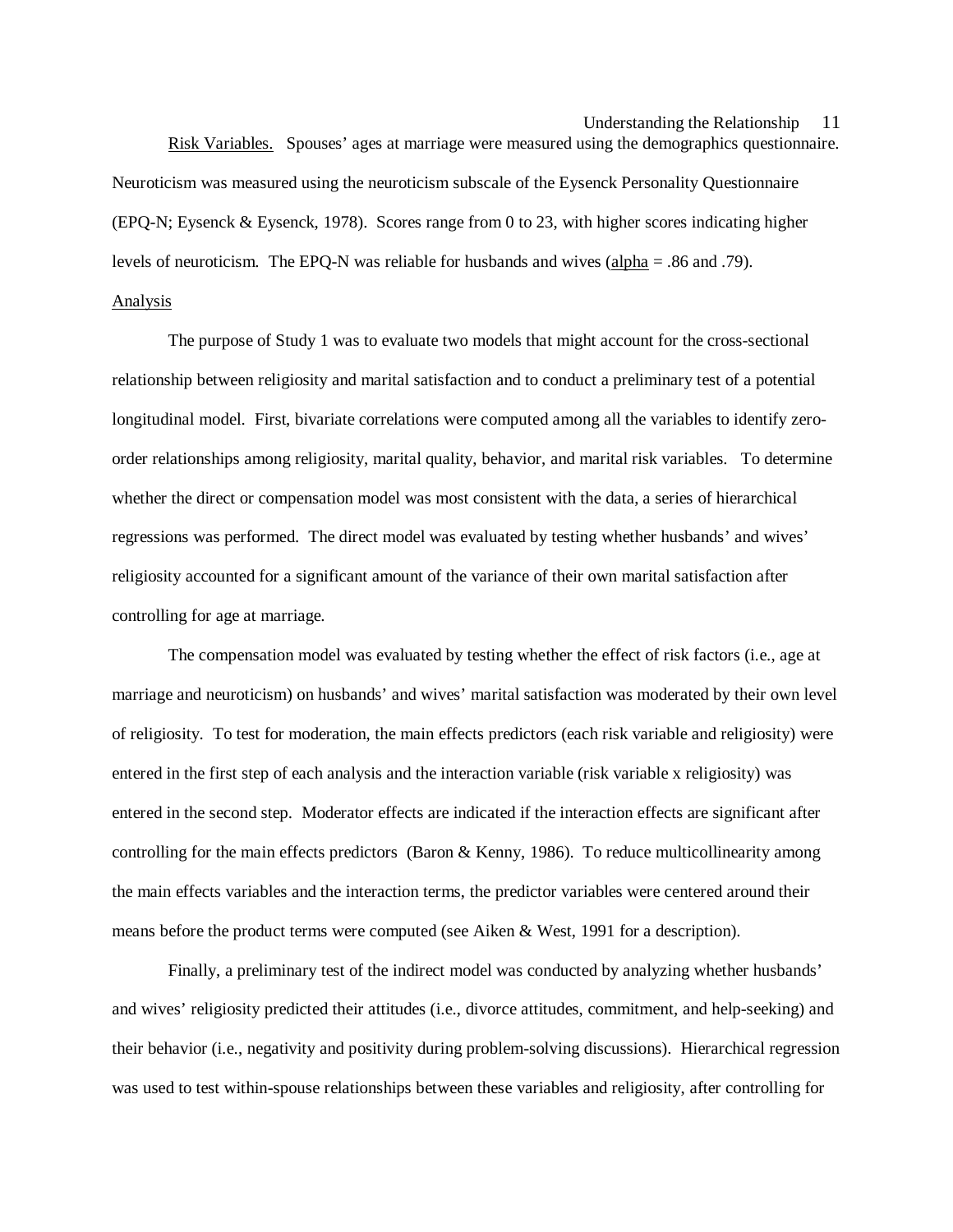marital satisfaction and age at marriage.

#### Results

#### Preliminary Analyses

Within-spouse correlations among all the variables and means and standard deviations are shown in Table 1. Between-spouse correlations among all the variables are shown in Table 2. Husbands' and wives' religiosity is not significantly correlated with their own ( $r = .09$  and  $-.11$ , respectively) or their spouses' ( $r = -0.06$  and  $0.04$ , respectively) marital satisfaction. This is inconsistent with the direct model of religiosity and marital functioning. However, neuroticism is negatively related to marital satisfaction within ( $r = -0.29$  and  $-0.34$ ) and between spouses ( $r = -0.23$  and  $-0.22$ ), which is consistent with part of the moderating model. Interestingly, wives' age was not significantly related to marital satisfaction within or between spouses, though husbands' age was significantly related to his wives' satisfaction ( $r = -16$ ), with younger husbands having less satisfied wives.

Husbands' and wives' religiosity is significantly correlated with their own ( $r = .56$  and .47, respectively) and their spouses' ( $r = .46$  and .48, respectively) divorce attitudes. Religiosity is also correlated with commitment within and between spouses ( $r = 15$  and .19, respectively) for husbands and within spouse ( $r = .19$ ) for wives. Finally, religiosity is also significantly related to help-seeking behavior within-spouse ( $r = .31$  and .17, respectively) and between-spouses ( $r = .22$  and .21, respectively). Thus it appears that as spouses' level of religiosity increases, their divorce attitudes become more conservative, their commitment level increases, and the likelihood they would seek help in times of trouble increases. Commitment is, in turn, related to current marital satisfaction for husbands and wives within ( $r = .41$  and .38) and between ( $r = .27$  and .29) spouses. However, divorce attitudes and help-seeking are not related to current marital satisfaction. In the behavioral domain, positive and negative conflict behavior is related to current marital satisfaction for husbands ( $r = .23$  and  $-.21$ , respectively) and wives ( $r = .25$  and  $-.19$ ). However, unlike in the attitudinal domain, these behavioral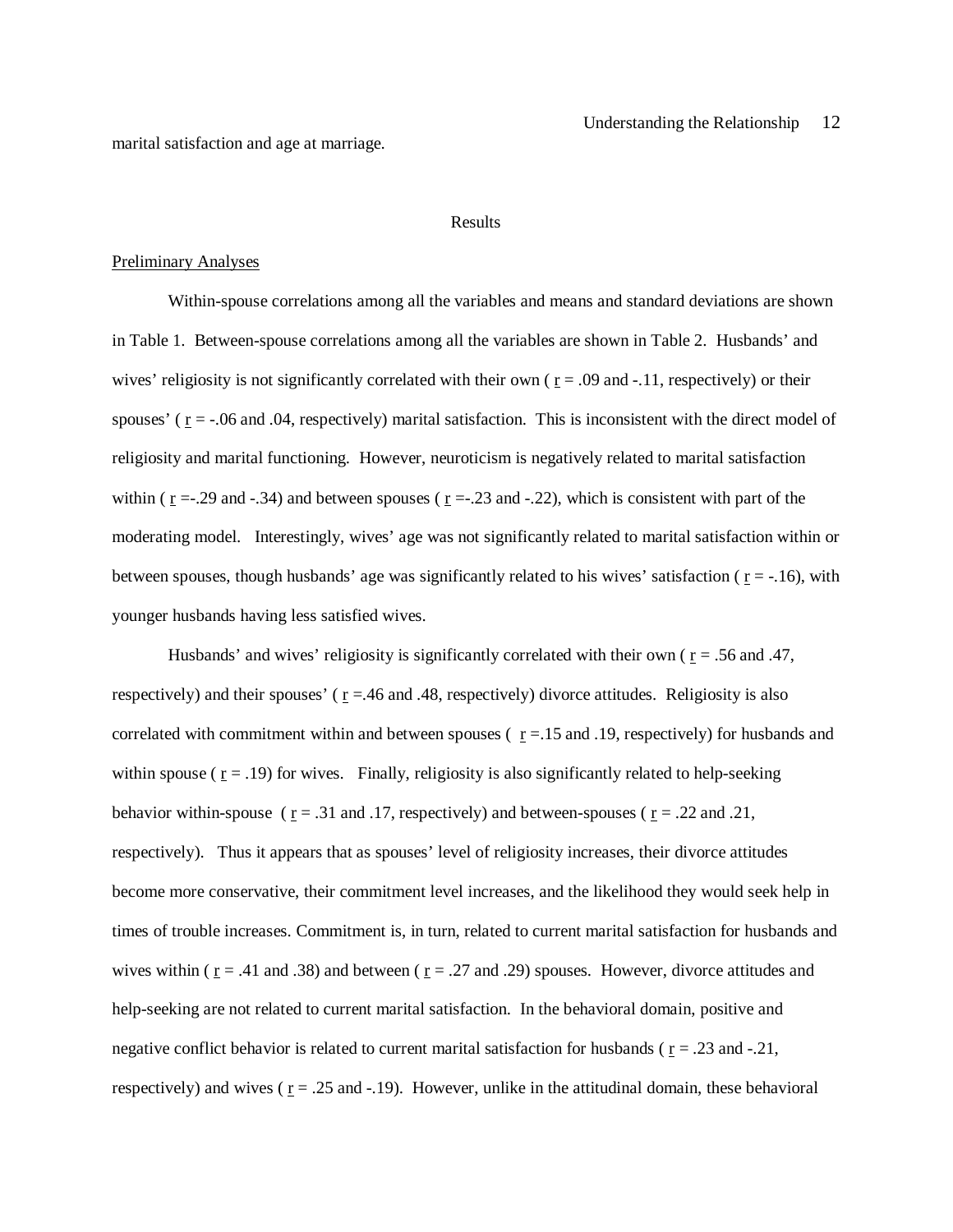variables are not related to religiosity: religiosity is not related to negative behavior within or betweenspouses for husbands ( $r = .10$  and  $-.09$ ) or for wives ( $r = .07$  and  $-.06$ ) nor is it related to positive behavior within or between-spouses for husbands ( $\underline{r} = .07$  and .07) or for wives ( $\underline{r} = .05$  and .03).

Regression Results. Results of the hierarchical regression analyses used to evaluate the direct model and a potential indirect model are presented in Table 3. Religiosity did not account for a significant amount of the variation in marital satisfaction for husbands (Beta = .10, ns) or for wives (Beta  $= -.11$ , ns) after controlling for age. Religiosity did, however, account for a significant amount of the variation in divorce attitudes, commitment, and marital help-seeking after controlling for marital satisfaction and age. Higher levels of religiosity were predictive of more conservative divorce attitudes for husbands (Beta = -.59, p <.01) and for wives (Beta = -.47, p < .01), accounting for 33% and 22% of the variance, respectively. Higher levels of religiosity were also predictive of higher levels of commitment for husbands (Beta = .14, p <.05) and for wives (Beta = .23, p < .01), accounting for an additional 2% and 5% of the variance beyond that accounted for by marital satisfaction and age. Finally, higher levels of religiosity were predictive of a greater willingness to seek help for husbands (Beta = .30,  $p \lt 0.01$ ) and for wives (Beta = .17,  $p \lt 0.05$ ), accounting for an additional 9% and 3% of the variance beyond that accounted for by marital satisfaction and age. Behaviorally, religiosity did not account for negative or positive behavior during conflict discussions for husbands (Beta = -.06 and .07) or for wives  $(Beta = .07$  and  $.06)$ .

To test the compensation model, a series of hierarchical regressions were performed to determine whether religiosity moderated the impact of risk variables on marital satisfaction (see Table 4). Age was not a significant predictor of marital satisfaction, but neuroticism did predict marital satisfaction within and between spouses. Religiosity, however, did not emerge as a significant predictor of marital satisfaction in any of the analyses. More importantly, the interaction between the risk variables and religiosity was not significant, indicating that religiosity was not moderating the impact of these risk variables on marital satisfaction.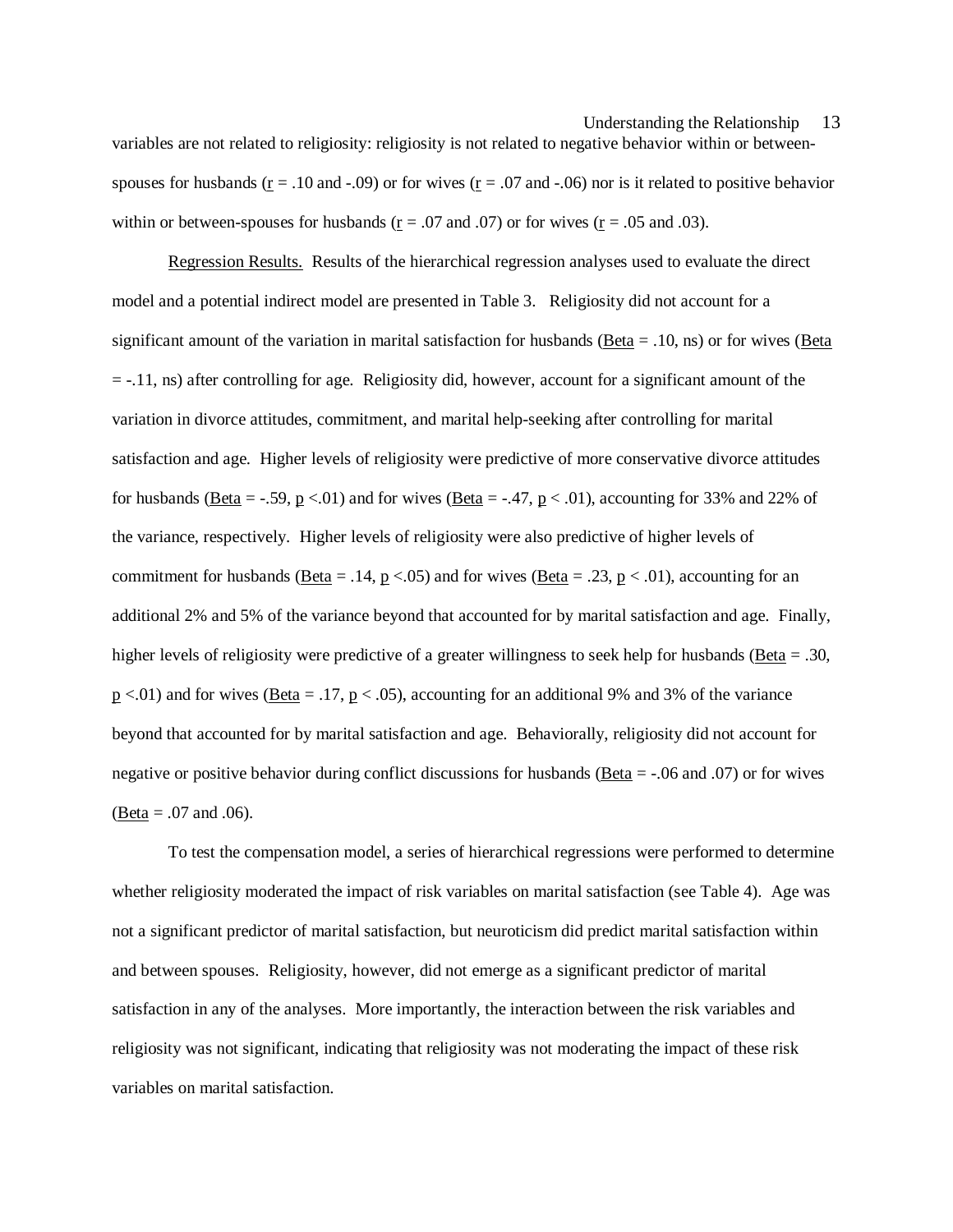#### **Discussion**

No support was found for the direct model of religiosity; neither husbands' nor wives' religiosity significantly predicted their own or their spouses' marital satisfaction. However, there is some evidence consistent with an indirect, longitudinal model of religiosity; that is, husbands' and wives' who were more religious had less tolerance for the idea of divorce and a greater level of commitment. They were also more likely to be willing to seek help in times of marital distress. These beliefs and attitudes clearly do not act as mediators of the relationship between religiosity and current marital satisfaction (as one might expect at the beginning of a marriage) because no direct relationship was found between these two variables. However, it is possible that these beliefs and attitudes about the importance of staying married, as well as the reported willingness to seek marital help may affect marital satisfaction and stability over time, providing an indirect pathway through which religiosity affects marital outcome longitudinally. This potential mediational model will be tested with the longitudinal data collected in Study 2. Finally, no support was found for the compensation model; that is, religiosity does not seem to moderate the impact of risk variables such as age and neuroticism on marital satisfaction cross-sectionally. It is certainly possible, however, that the compensation model better describes the longitudinal impact of these variables on marital satisfaction. It is also possible that religiosity serves as compensatory mechanism for marital satisfaction itself; keeping couples who experience declines in satisfaction from getting divorced. Both of these additional hypotheses will be tested in Study 2.

#### Study 2

The purpose of Study 2 was to determine whether the findings in Study 1 would be replicated in another sample and to investigate the longitudinal effect of religiosity on marital outcome. As with other cross-sectional studies, Study 1 does not allow for the evaluation of several key questions including whether religiosity (or variables associated with religiosity) actually causes changes in marital satisfaction and stability; that is, whether being more religious protects couples from experiencing declines in satisfaction or from divorcing over the course of their marriage. To answer these key questions, a second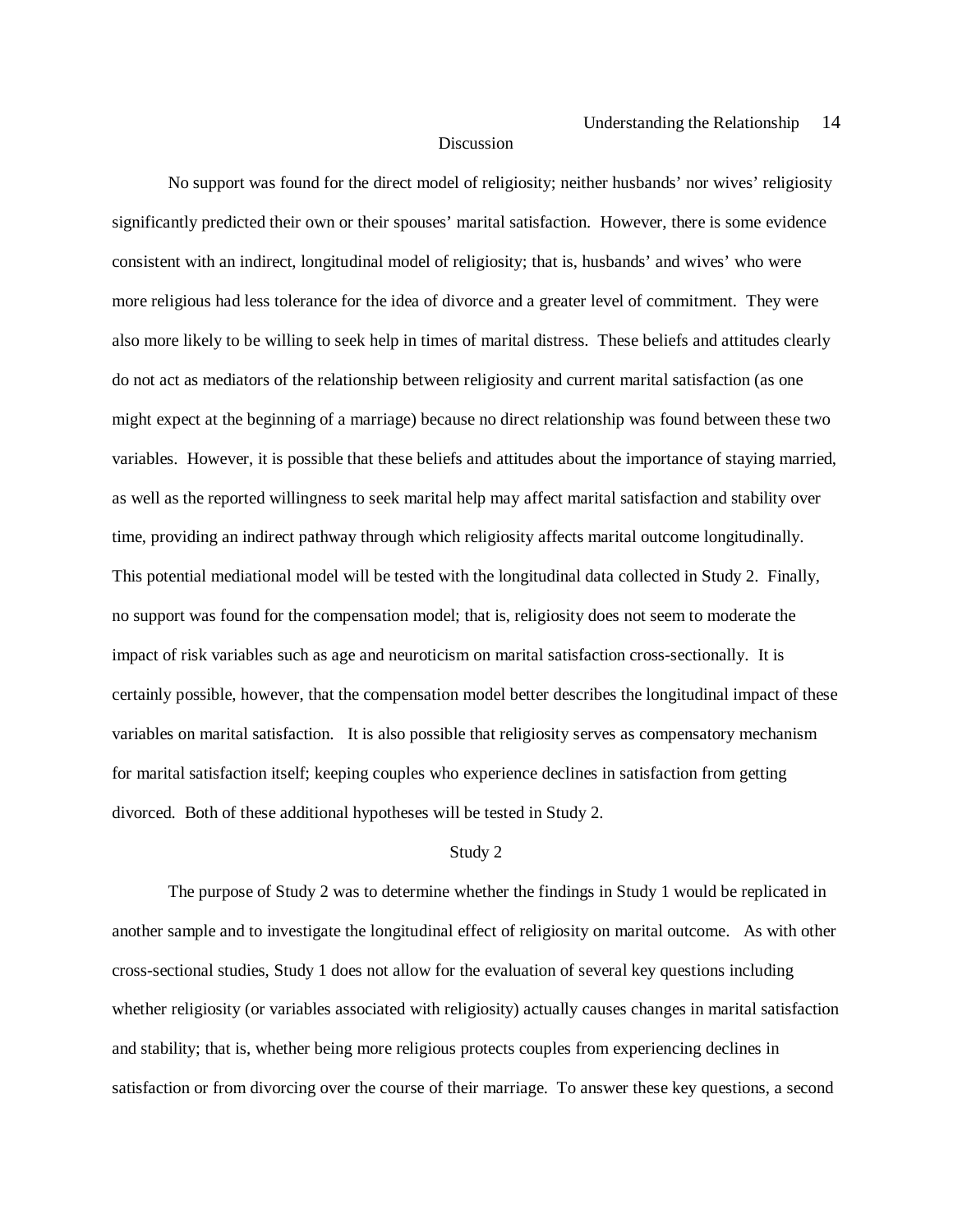sample of newlywed couples married for the first time was recruited. As in Study 1, couples' religiosity, marital quality, and marital risk variables were assessed within six months following their wedding (Time 1). Couples' marital satisfaction was then assessed one year after Time 1 (Time 2). Finally, couples' current marital status (divorced or still married) was assessed 4 years after Time 1 (Time 3). Once again, three explanatory models were tested to determine the relationship between religiosity and marital functioning, however, the specific hypotheses generated within each of the three models were extended for the longitudinal analyses as follows.

Findings consistent with the direct model would be that religiosity predicts marital satisfaction one year later and that religiosity predicts stability after about four years of marriage. Again, previous findings are conflictual and weak, so it is tentatively hypothesized that religiosity will not have a direct effect on future satisfaction and stability.

For the indirect model, it is hypothesized that the initial relationship between religiosity and marital satisfaction will be mediated by couples' attitudes but not by their behaviors, based on the findings in Study 1. Further, the assumption that these attitudes (divorce attitudes and help-seeking attitudes) go on to predict marital satisfaction and/or marital stability longitudinally will be empirically tested. If couples' attitudes do predict marital outcome four years later, and if there is evidence for a direct effect of religiosity on marriage over time, we can then test whether attitudes act as a mediator between religiosity and marital outcome.

Finally, for the compensation model, it is not expected that religiosity moderates the effect of age at marriage or neuroticism on marital satisfaction at Time 1, based on the findings from Study 1. However, it is tentatively hypothesized that religiosity will compensate for the effect of these risk variables on marital satisfaction one year later. In addition, the question of whether couples who are more religious are less likely to divorce when experiencing declines in marital satisfaction compared to couples who are less religious will be addressed.

#### Method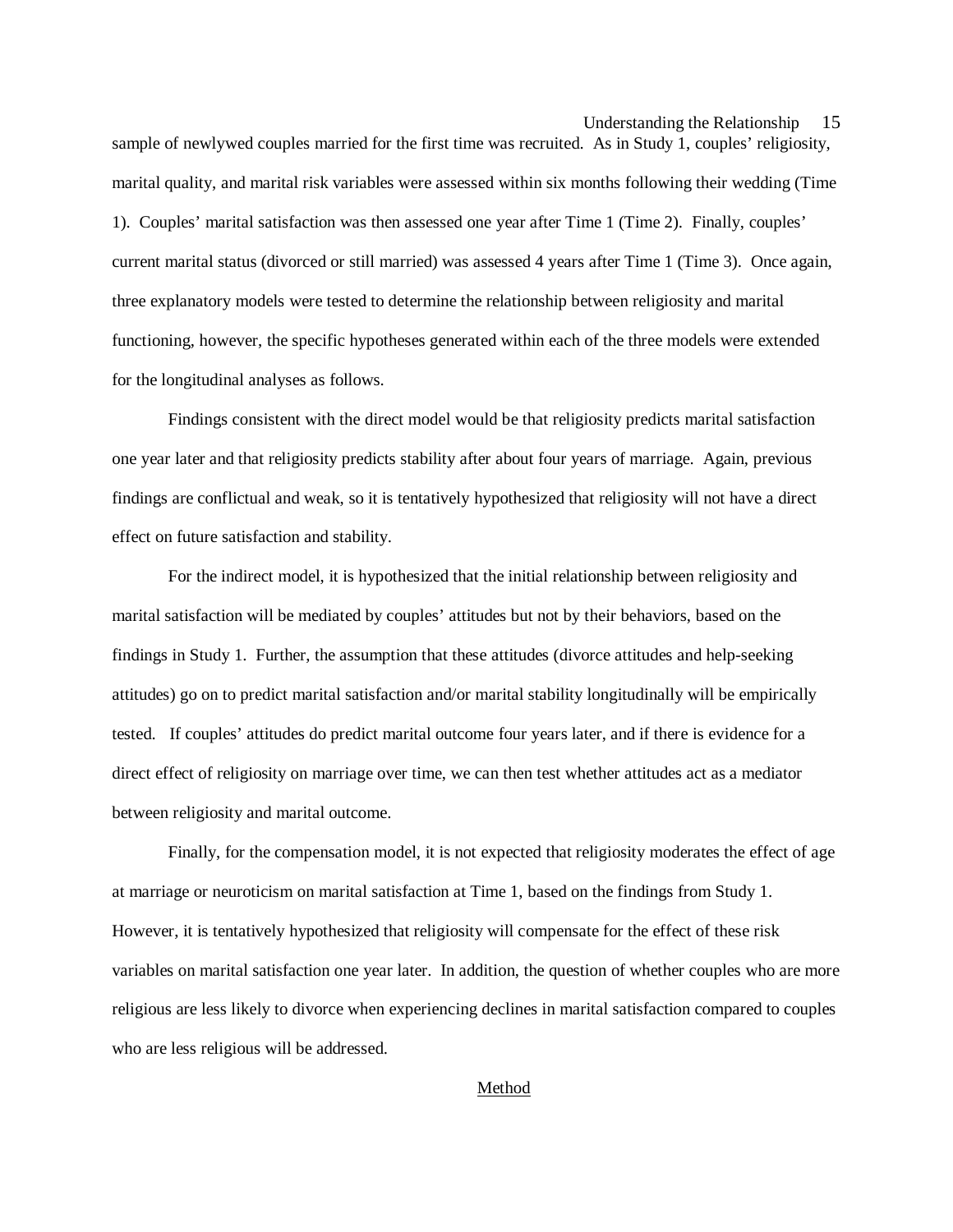#### Participants

Newspaper advertisements were used to invite couples to participate in a longitudinal study on newlywed marriage. Criteria for participation were identical to the criteria used in Study 1. Over 350 couples contacted the lab and the first 60 couples who met the criteria and kept their scheduled appointment were included in the sample.<sup>2</sup> Four couples (7%) withdrew from the study before Time 3, resulting in a final sample of 56 couples. Husbands averaged  $25.4$  (SD = 3.4) years of age and 15.6 (SD = 2.2) years of education. Wives averaged 24.0 ( $SD = 2.9$ ) years of age and 16.2 ( $SD = 2.1$ ) years of education. Husbands and wives had a modal gross income between 11,000 to 20,000. Participants reported their ethnicity as Caucasian (75%), Asian-American (5%), Hispanic (10%), African-American (3%), and other (3%). Husbands identified as Protestant (25%), Catholic (18%), Jewish (18%), Mormon (7%), and no religion (30%). Wives identified as Protestant (30%), Catholic (18%), Jewish (19%), Mormon (11%), and no religion (20%).

#### Procedure

Time 1. Time 1 procedures were very similar to those used in Study 1. Couples participated in a laboratory session during which they completed questionnaires and participated in a problem-solving discussion. Couples were again assessed in four areas: religiosity, marital quality (MAT, divorce attitudes, and help-seeking attitudes), behavior (the amount of negative and positive affect in a problemsolving discussion) and marital risk variables (age and neuroticism). In this study, couples participated in one 15-minute problem-solving discussion in which they discussed a mutually agreed upon marital problem chosen from the Inventory of Marital Problems. Couples were paid \$50 for their participation.

Follow-up. Couples' marital satisfaction was measured again one year (Time 2) and  $3\frac{1}{2}$  years (Time 3) following their laboratory session using the MAT as part of a larger packet of questionnaires. At Time 2, one couple had already divorced; 55 couples provided marital satisfaction data. Couples' marital status (divorced, separate, or still together) was also obtained at the final follow-up, approximately 5 years after they were married. Of the 56 couples, 18 (32%) had separated or divorced and 38 couples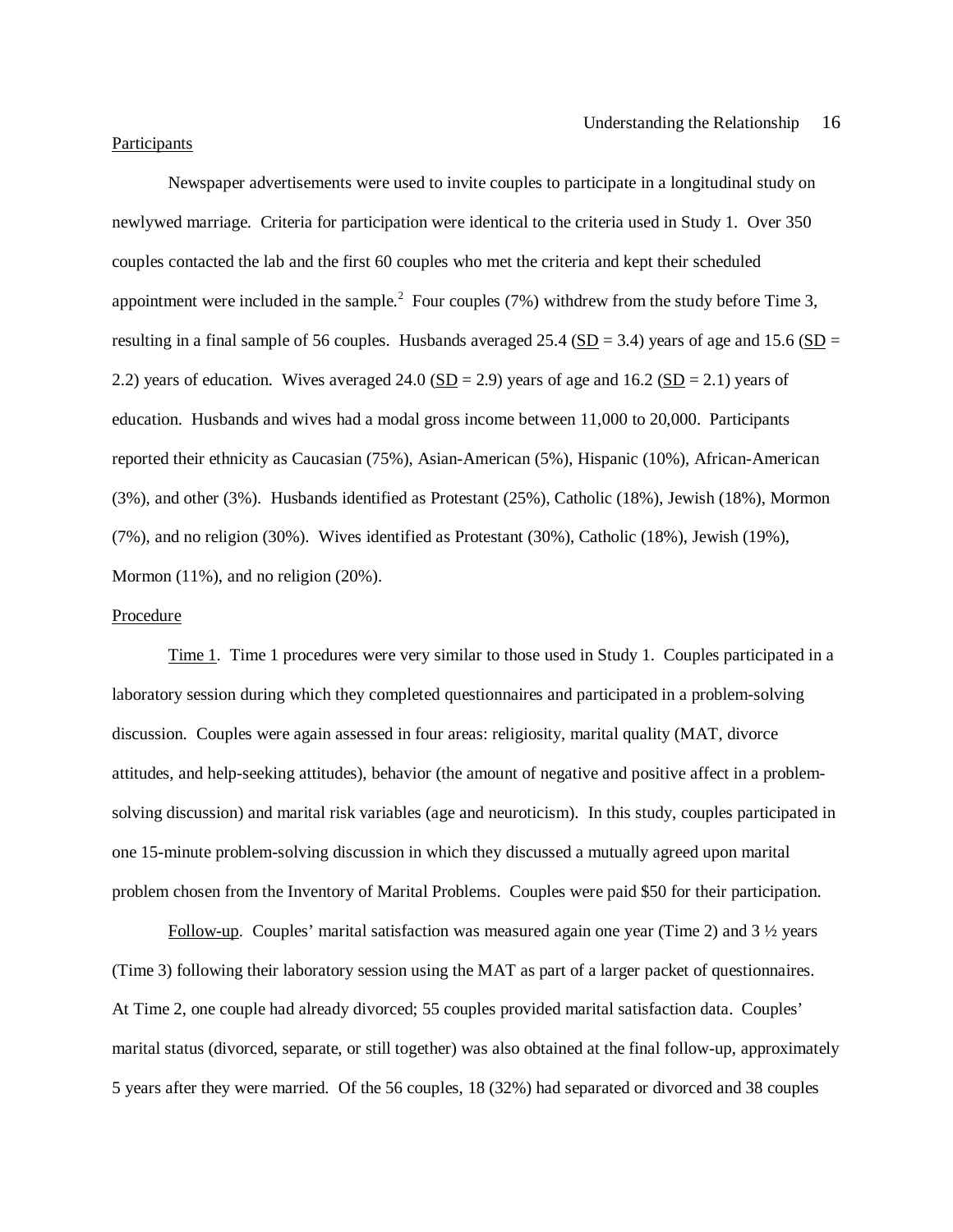### Analysis.

The purpose of Study 2 was to verify the cross-sectional findings of Study 1 and to determine whether religiosity had a causal effect on marital satisfaction and stability, either directly, indirectly, or as a compensatory mechanism, by following newlywed couples over the first five years of their marriage. Hierarchical regression analyses were conducted to determine whether the cross-sectional relationships found the Study 1 were replicated in Study 2. Because the longitudinal predictors of marital satisfaction may be different than the longitudinal predictors of marital stability, separate analyses were used to evaluate the three models for longitudinal outcomes. To test the direct model, hierarchical regression was used to test whether husbands' and wives' religiosity predicted their own and their spouses' marital satisfaction over time, after controlling for Time 1 satisfaction. To determine whether husbands' and wives' religiosity at Time 1 predicted whether they were divorced or still married three and one half years later, again controlling for Time 1 satisfaction, logistic regression was used.

The finding that religiosity does affect couples' attitudes but not actual behavior when interacting with each other was tested again in Study 2. Additionally, longitudinal data allowed for a more complete evaluation of the indirect model, providing the means to empirically verify whether other areas of marital functioning that are related to religiosity (i.e., couples' divorce attitudes) do actually predict future marital satisfaction and stability. The presence of such a relationship would provide even better support for the indirect model and would indicate the possibility of a mediational model, wherein attitudes toward divorce, for example, mediated the relationship between religiosity and marital satisfaction one year later. A series of hierarchical regression analyses were used to test these relationships and to determine whether there was evidence to support a mediational model of religiosity and marital satisfaction.

Finally, the compensation model was tested longitudinally to determine 1) whether religiosity moderated the impact of risk variables on future marital satisfaction and 2) whether religiosity moderated the impact of declines in marital satisfaction on marital stability. To determine whether declines in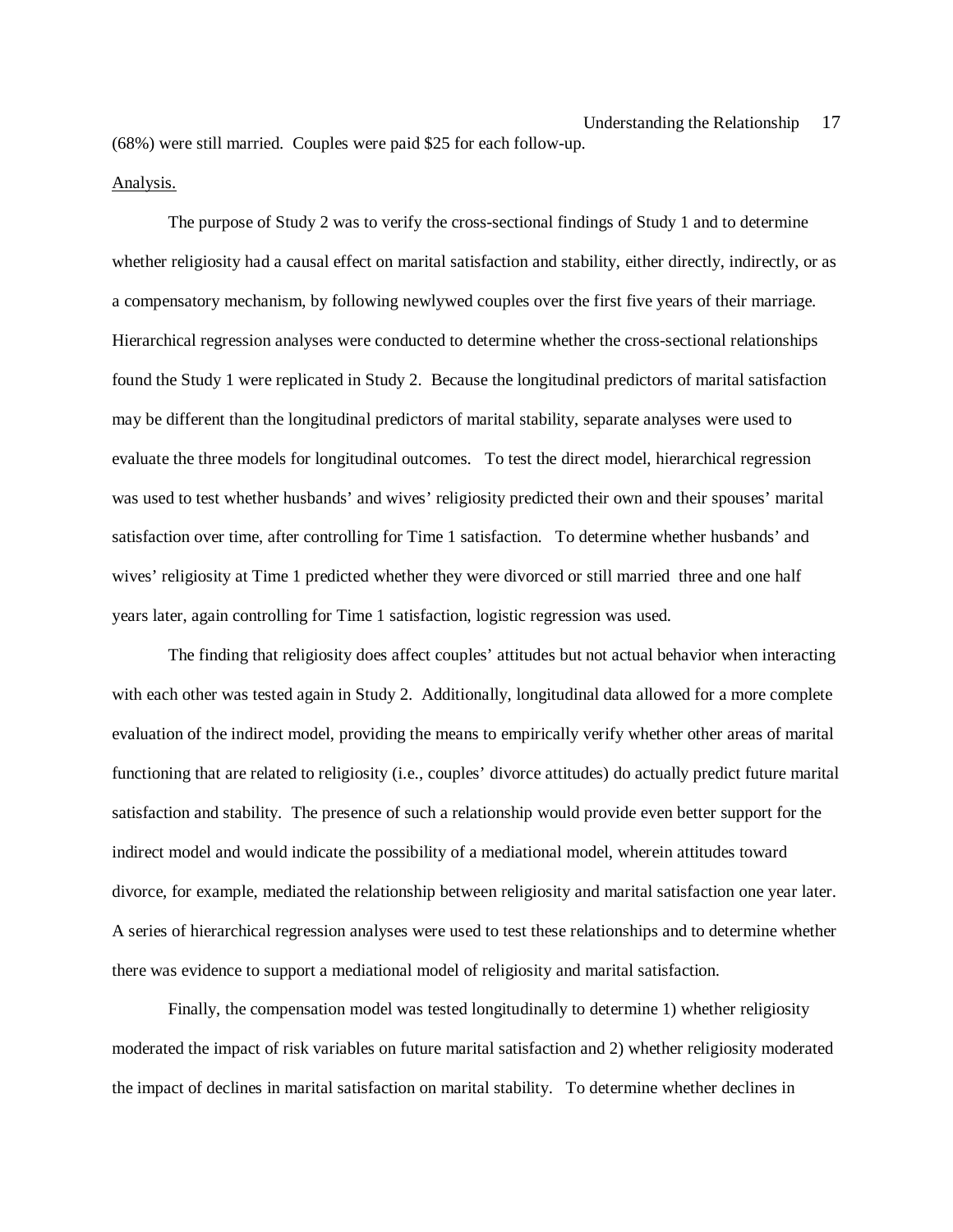satisfaction were compensated for by religiosity, change scores were calculated between Time 1 and Time 2 satisfaction (change in satisfaction over the first year of marriage). Procedures for testing for moderation were employed (as described above), using the change score and the measure of religiosity as predictors of divorce status three and one-half years later.

Cross-Sectional Results. Hierarchical regression analysis were used to evaluate whether the cross-sectional findings in Study 1 were replicated in Study 2. As expected, husbands' and wives' religiosity did not directly predict their own Time 1 marital satisfaction ( $Beta = -0.04$  and  $-0.12$ , ns) nor did husbands' religiosity predict their wives Time 1 marital satisfaction ( $\text{Beta} = .02$ , ns) after controlling for age. Interestingly, wives' religiosity negatively predicted husbands' Time 1 satisfaction (Beta  $=$  -.32, p .05) such that wives who were more religious had less satisfied husbands. Consistent with Study 1, religiosity predicted the divorce attitudes of husbands ( $\underline{Beta} = -.64$ ,  $\underline{p} < .01$ ) and of wives ( $\underline{Beta} = -.57$ ,  $\underline{p}$ < .01), accounting for 39% and 32% of the variance, respectively. Also consistent with Study 1, religiosity predicted the help-seeking attitudes of husbands ( $\underline{Beta} = .32$ ,  $\underline{p} < .01$ ) and of wives ( $\underline{Beta} = .34$ , p < .05), accounting for an additional 10% and 11% of the variance beyond that accounted for by marital satisfaction and age. Finally, consistent with Study 1, religiosity did not predict negative or positive behavior for husbands (Beta = .17) or for wives (Beta = .18).

Results were also consistent for analyses evaluating the compensation model. While risk factors were significantly related to marital satisfaction, the interaction of religiosity and the risk factors was not significant for any of the regression analyses. Thus religiosity did not moderate the impact of any of the risk variables on Time 1 marital satisfaction for husbands or for wives.

Longitudinal Analyses. Procedures for testing mediational models were followed to determine whether divorce attitudes or help-seeking attitudes mediated the relationship between Time 1 religiosity and Time 2 marital satisfaction, controlling for Time 1 marital satisfaction. To test for mediation, (after first entering Time 1 marital satisfaction) the predictor variable (religiosity) and the mediator (e.g., divorce attitudes) are entered in a simultaneous regression to predict the outcome variable (Time 2 marital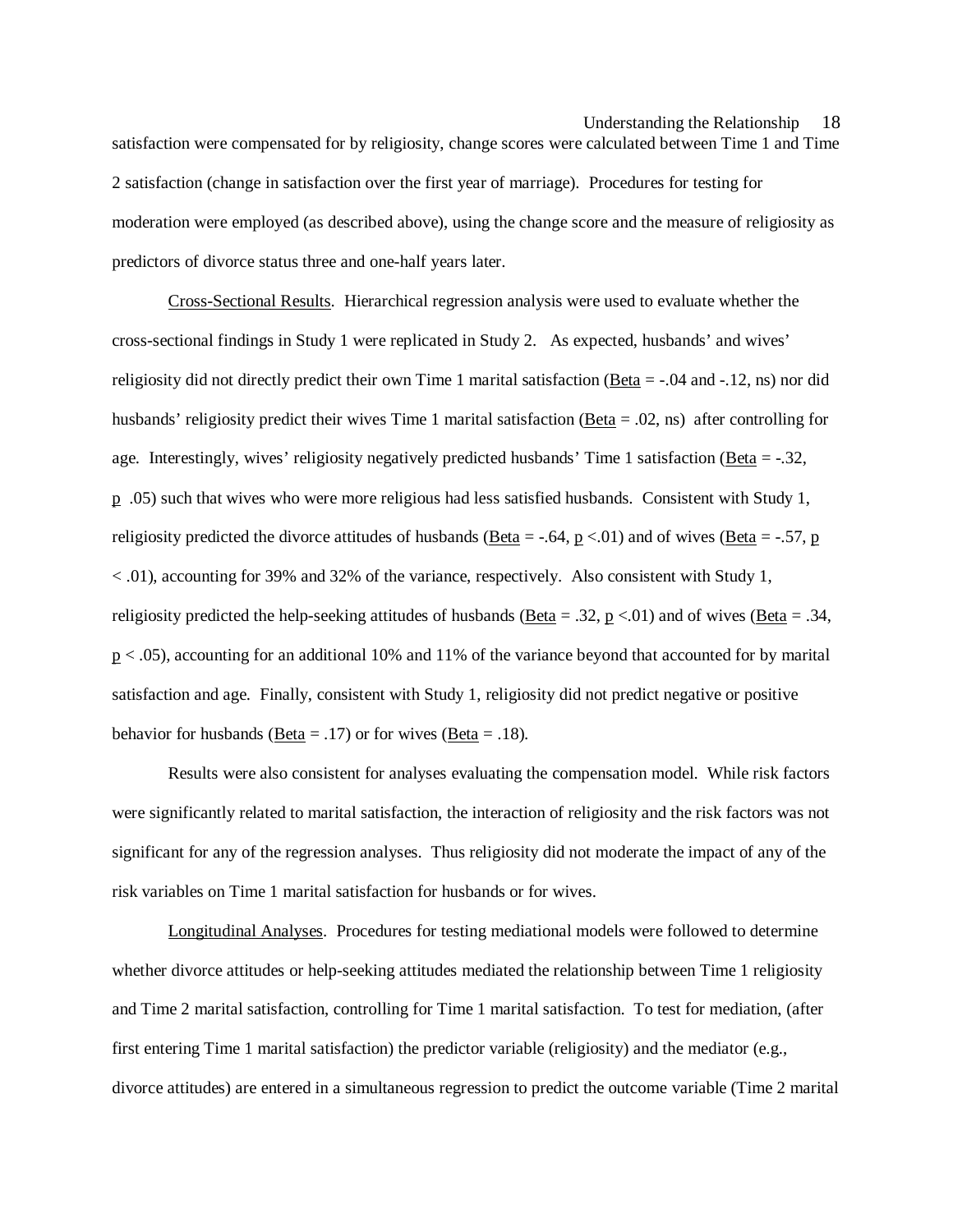satisfaction). If the effect of religiosity on Time 2 marital satisfaction decreases significantly or becomes nonsignificant when controlling for divorce attitudes' effect on marital satisfaction, for example, this suggests that mediation exists (Baron & Kenny, 1986).

Two mediational models were tested and are depicted in Figure 1. Betas for husbands and wives are presented next to the appropriate pathways, with betas for the direct effect of religiosity on Time 2 marital satisfaction and betas for the mediated relationship between religiosity and Time 2 marital satisfaction presented below the model. As explained above, religiosity was a significant predictor of both potential mediating variables at Time 1 (i.e., divorce attitudes and help-seeking attitudes). However, divorce attitudes did not predict Time 2 satisfaction, nor did help-seeking attitudes for husbands or for wives. In addition, religiosity did not predict Time 2 marital satisfaction in any of the models.

Logistic regression was used to test whether religiosity mediated the relationship between attitudes and marital stability after controlling for Time 1 satisfaction. Religiosity did not significantly predict Time 3 divorce status for husbands or wives after entering Time 1 marital satisfaction (change in chi square =2.33 and .19, ns) nor did divorce attitudes (change in chi square = .03 and .10, ns) or helpseeking attitudes (change in chi square = .00 and .33, ns). Overall these findings do not provide support for a mediational model of religiosity and marital outcome.

The compensation model was evaluated to determine whether 1) the impact of risk variables on longitudinal satisfaction was moderated by religiosity and 2) the impact of declines in marital satisfaction on marital stability was moderated by religiosity. Results of hierarchical regressions testing whether religiosity compensates for the effect of risk variables on longitudinal marital satisfaction are presented in Table 5. Overall, little support was provided for the compensation model, with most main effects and predictors being nonsignificant. The interaction of husbands' neuroticism and religiosity did significantly predict their own and their wives' Time 2 marital satisfaction, after controlling for Time 1 marital satisfaction; however the nature of the interaction was inconsistent with the compensation model. Among husbands who were higher in neuroticism, higher religiosity led to *lower* levels of marital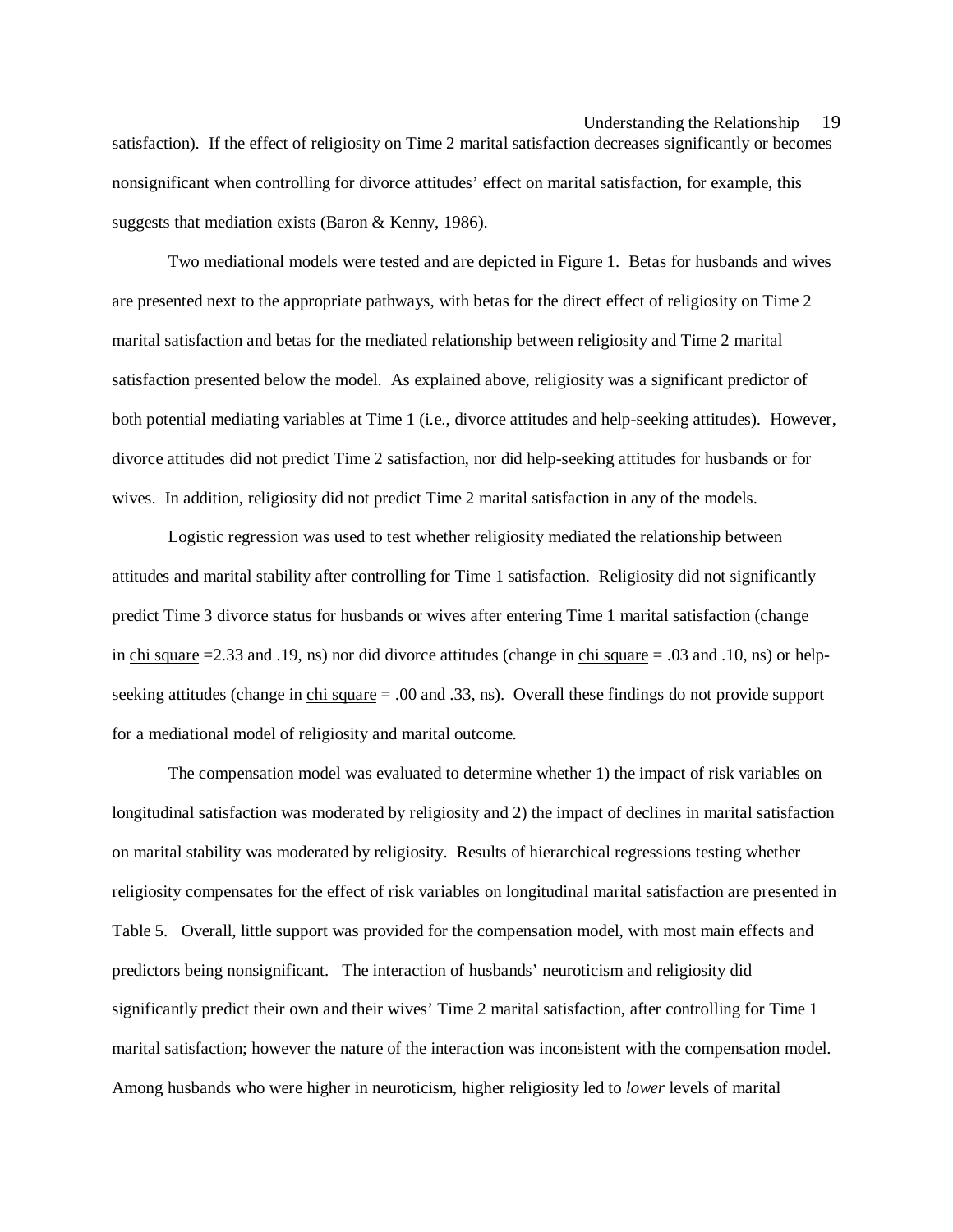satisfaction for themselves and their spouses. Only among husbands who were low in neuroticism did higher religiosity lead to higher levels of marital satisfaction for spouses.

To test whether the relationship between changes in marital satisfaction and Time 3 stability was moderated by religiosity, two final sets of logistic regression analyses were run. Husbands' and wives' changes in satisfaction from Time 1 to Time 2 significantly predicted their marital status at Time 3 (chi square = 10.62 and 9.89, p  $\lt$  0.01), however religiosity did not predict Time 3 marital status for husbands or wives (chi square  $= 2.14$  and .06, ns), nor was the interaction between decline in satisfaction and religiosity significant for husbands or wives within  $\left(\frac{\text{chi square}}{\text{chi square}}\right) = 2.64$  and 1.4, ns) or between spouses (chi square = .33 and .07, ns). Thus it does not appear that religiosity moderates the impact of changes in marital satisfaction on marital stability. To ensure that religiosity does not act differently as a moderator when considering only couples who declined in satisfaction, the analyses were run again, excluding couples who maintained or increased their marital satisfaction from Time 1 to Time 2 (17 husbands and 21 wives were in this category). The findings using the smaller samples (36 husbands and 32 wives) of spouses who declined in marital satisfaction were very similar to the findings for the entire sample; the interaction between decline in satisfaction and religiosity was not significant for husbands or wives within (chi square  $= .00$  and .13, ns) or between spouse (chi square  $= .00$  and 2.57, ns).<sup>3</sup>

#### Discussion

The association between religiosity and marriage at Time 1 seemed best described by the indirect model. There was little support for the direct model, though wives religiosity did predict husbands' Time 1 satisfaction. Interestingly, husbands of more religious wives were actually less satisfied in their marriages, a finding that is inconsistent with much of the previous literature. Consistent with Study 1, religiosity did predict other marital quality variables in the attitudinal domain, but not in the behavioral domain. Finally, there was no indication that religiosity moderated the impact of risk variables on Time 1 marital satisfaction. The consistency of results across the two studies yields a fairly clear picture of how religiosity impacts marriage cross-sectionally in newlyweds. It appears that religiosity is important in that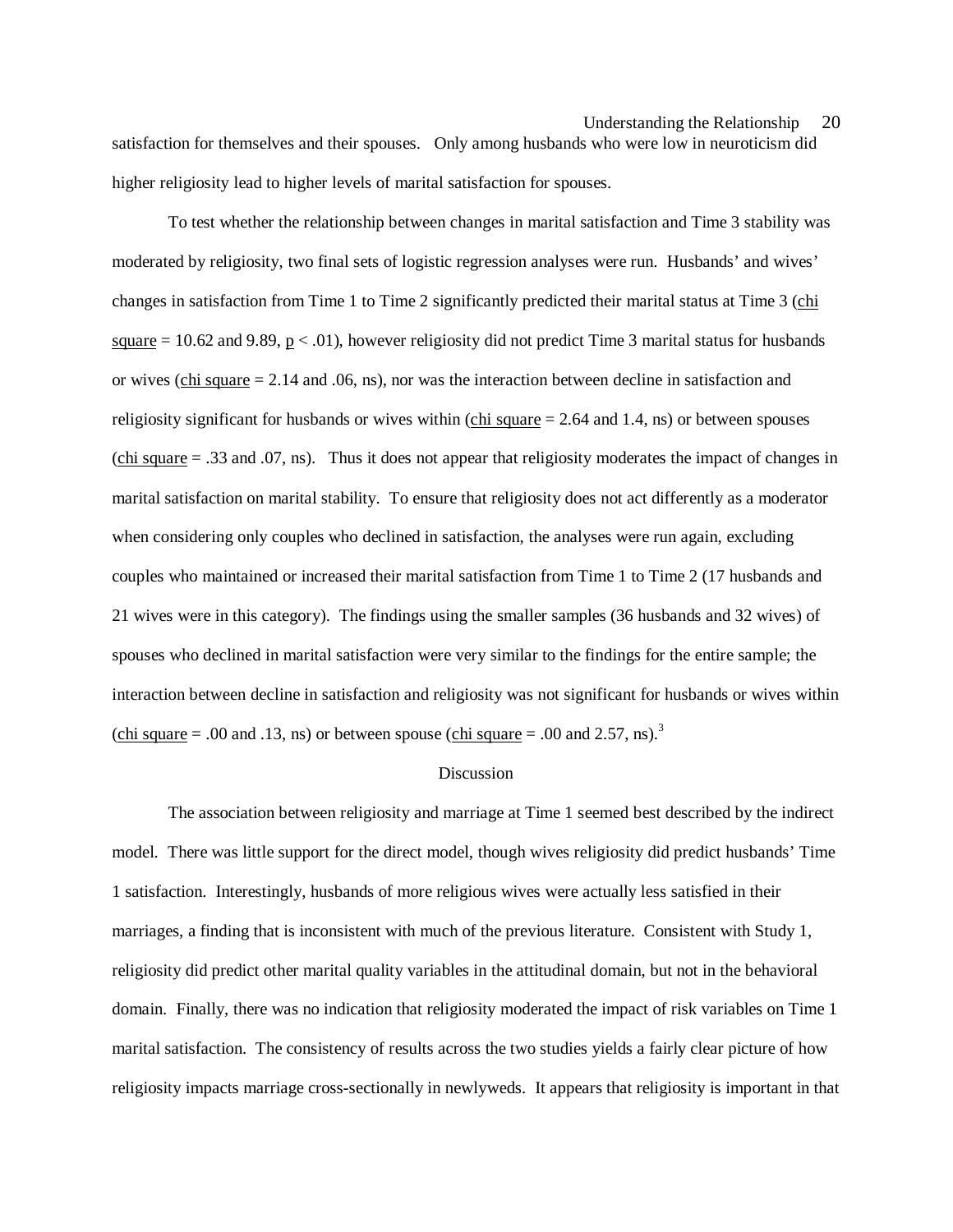it predicts spouses' attitudes toward divorce (with more religious spouses being less likely to see divorce as an option), and their willingness to seek help in times of trouble (with more religious spouses being more willing to seek help). Being more religious does not seem to lead to higher satisfaction in the relationship; in fact, there is some evidence that newlywed husbands who have more religious wives are actually less satisfied with the relationship than husbands who wives are not as religious.

Longitudinal analyses reveal similar findings over time for the direct relationship between religiosity and marital satisfaction. That is, higher levels of religiosity do not appear to lead to higher levels of marital satisfaction for either husbands or wives. Interestingly, the attitudinal variables that are predicted by religiosity at Time 1 (i.e., more conservative divorce attitudes and higher willingness to seek help in times of marital trouble) do not lead to higher levels of satisfaction at Time 2 either. Therefore, it seems unlikely that religiosity has either a direct or an indirect impact on marital satisfaction over the first few years of newlywed marriage.

There is some evidence that religiosity moderates the relationship of risk variables on marriage, though not in a compensatory manner. Couples with high-risk husbands (i.e., husbands with higher levels of neuroticism) who were more religious reported *lower* levels of satisfaction compared to couples with high-risk husbands who were less religious. Therefore, religiosity does moderate the impact of at least one type of risk variable, but in a different fashion than the compensation model would suggest.

Finally, these data provide no evidence that religiosity moderates the effect of changes in satisfaction on marital stability. Thus, highly religious couples who experience declines in satisfaction over the first year of marriage appear no less likely to be divorced within the first four years of marriage than less religious couples who experience declines in satisfaction.

#### General Discussion

In trying to understand how religiosity might impact marriage, many researchers have relied on cross-sectional data. This approach is limited, not only because it is impossible to determine whether religiosity is impacting marital functioning or marital functioning is impacting religiosity, but because it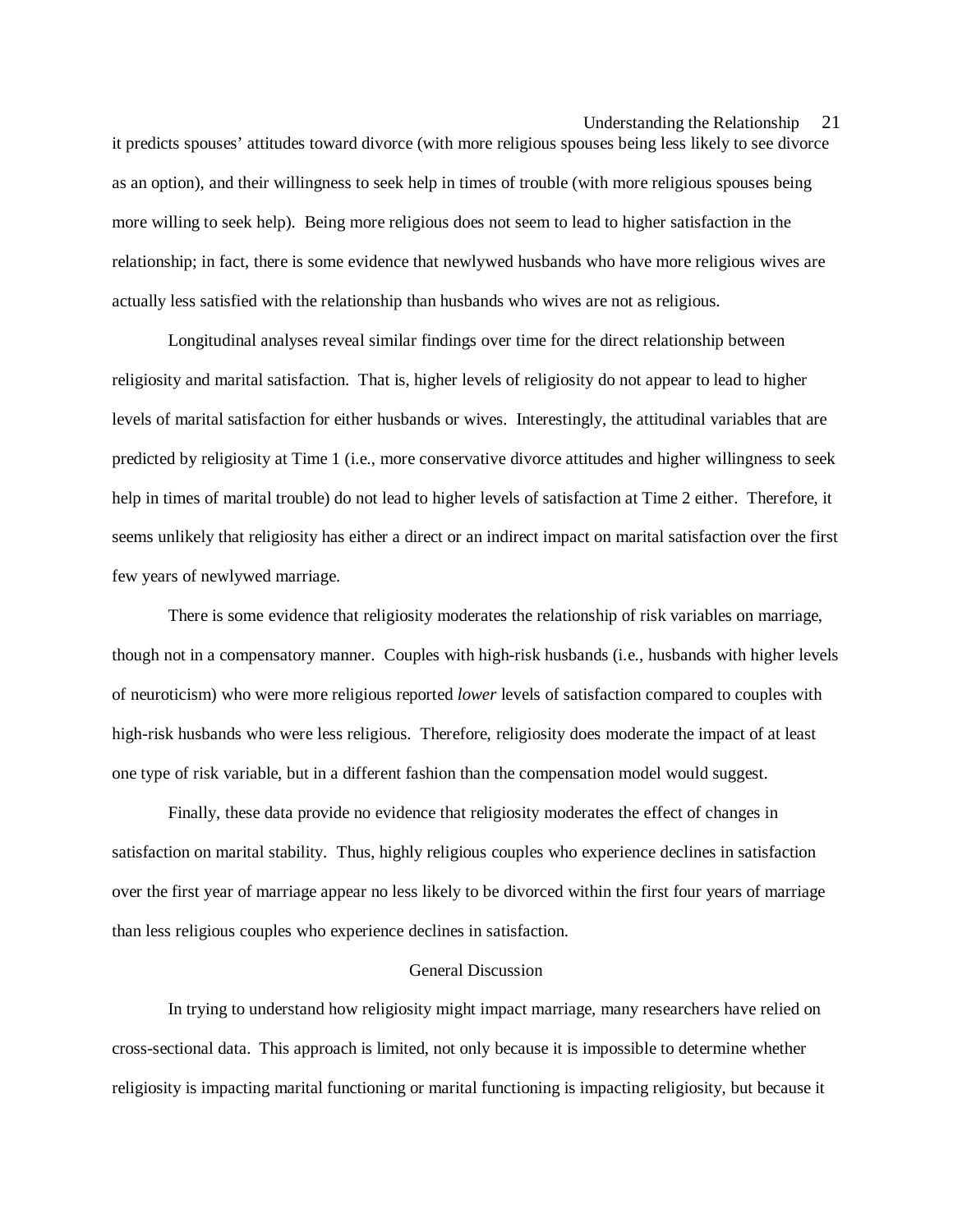appears that the cross-sectional impact of religiosity on marriage is fundamentally different from the longitudinal impact of religiosity and marriage. Cross-sectionally, religiosity is related to couples' attitudes. Specifically, couples who are more religious are more likely to have more conservative divorce attitudes, higher levels of marital commitment, and are more likely to seek help in times of marital trouble. The finding that religiosity affects attitudes and not behavior is consistent with Booth et al.'s hypothesis that "some dimensions of marital quality may be affected by religious involvement, while others may not. For example, attitudes toward marriage may be affected by religion, while behavioral attributes of marriage remain unchanged" (Booth et al., 1995).

Longitudinally, however, these attitudes do not appear to impact marital satisfaction or stability. Instead, religiosity appears to affect marital satisfaction by moderating the effect of at least one risk variable, neuroticism. Interestingly, religiosity has a positive relationship with marital satisfaction for husbands who are less neurotic. For more neurotic husbands, religiosity actually has a negative relationship with satisfaction. Thus it appears that religiosity does promote marital satisfaction over time, but only for relatively healthier husbands, that is, those who are less reactive and negative in general.

Though religiosity does appear to have some impact, both cross-sectionally and longitudinally, on marriage, it is important to note that the relationship appears to be weak and inconsistent. Crosssectionally, the only direct association between religiosity and marital satisfaction is a negative one, with husbands married to wives who are high in religiosity being less satisfied in Sample 2. Though religiosity is related to marital attitudes, these attitudes do not themselves appear to have a positive impact on marital satisfaction or stability longitudinally, at least over the first four years of marriage. Therefore it appears that the more conservative divorce attitudes associated with higher levels of religiosity do not necessarily make couples less likely to get divorced, nor do more positive attitudes toward help-seeking. Longitudinally, there is no indication that religiosity has a direct impact on whether or not couples stay together. The only indication that religiosity has a positive impact on marital satisfaction over time is that religiosity predicts higher levels of satisfaction among husbands low in neuroticism. This is an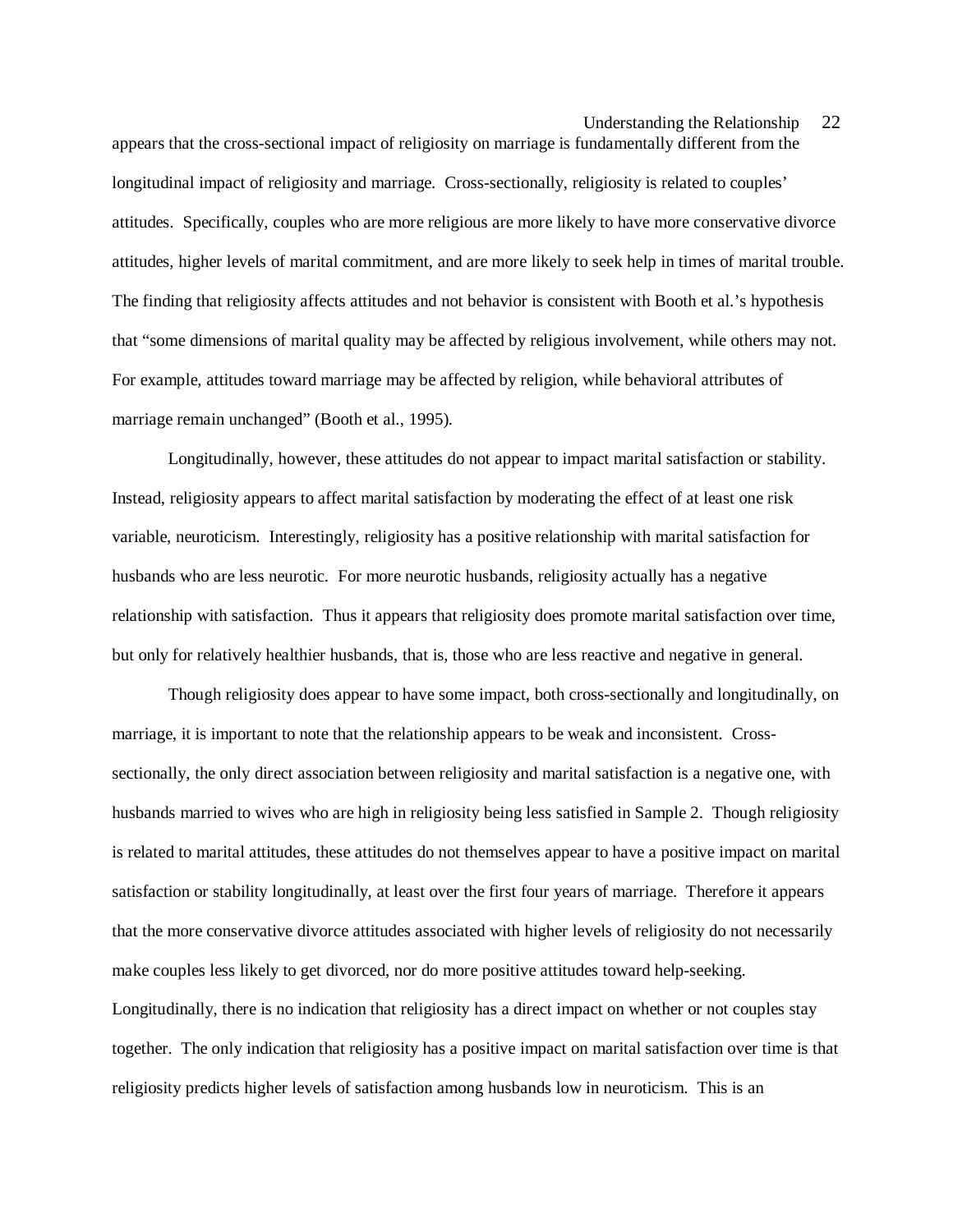interesting finding, one that might begin to account for the null and sometimes contradictory results in these and other studies.

Another possible explanation for the apparently weak relationship between marital satisfaction and stability is that religiosity may become more important to marital satisfaction and/or stability later in marriage. For example, consistent with most religions' support of family life, couples with children may be more affected by their level of religiosity. The lack of evidence that religiosity makes couples less likely to divorce or separate in the face of marital distress may also be unique to newlywed marriage, in that there is a much more restricted range of marital satisfaction scores. As couples' marriages mature and they encounter challenges such as the birth of children, religiosity may become more important in predicting marital stability.

There are at least three important methodological limitations in the studies presented here which should be taken into account. The first is the relatively small sample size in Study 2. Fifty-six couples provided data throughout the data collection, and for one set of analyses (whether religiosity moderated declines in marital satisfaction) only 36 husbands and 32 wives were appropriate for analyses. It is certainly possible that some marginally significant findings might have emerged as significant with a larger sample (e.g., divorce attitudes might mediate the relationship between religiosity and marital satisfaction). Second, because these were large studies designed to assess many variables related to marital outcome and processes, brief assessment instruments were often used. Most relevant to this paper, the measure of religiosity was quite brief, with only one question to assess each of three dimensions of religiosity and one global question. It is certainly possible that a longer, more thorough measure, or a measure of religiosity that is more proximal to marriage (e.g., involvement in joint religious activities and perceptions regarding the sanctification of marriage; see Mahoney et al., 1999) might have been a more powerful predictor of marital functioning. Finally, only a few potential mediating and moderating variables were tested. It certainly seems reasonable that other variables not considered here may serve to mediate the relationship between religiosity and marital outcome, or whose impact may be moderated by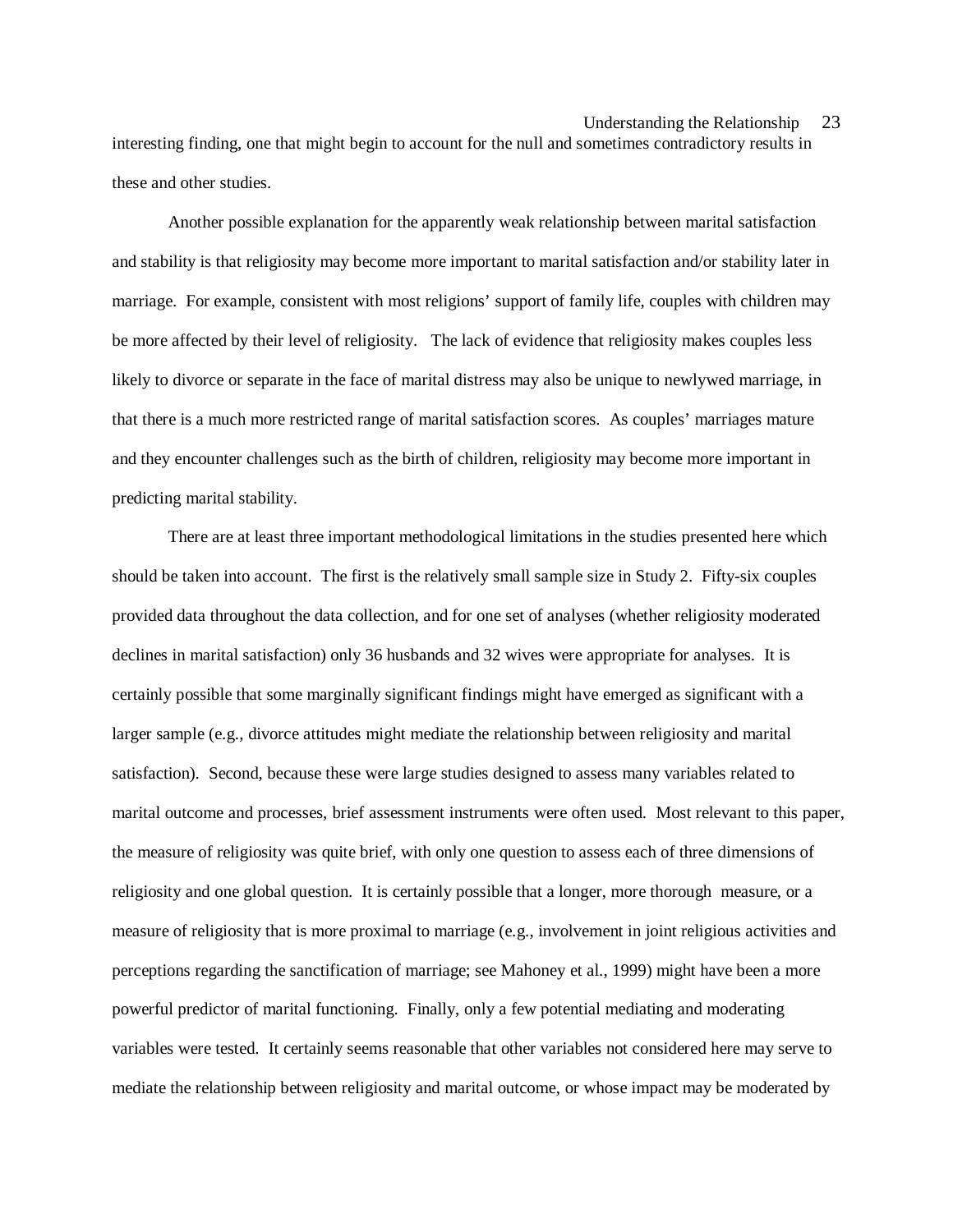couples' religiosity.

The current studies were designed to test three explanatory models of religiosity and marital outcome. Many psychologists have been calling for a more theory-based approach to empirical research, and specifically "within the psychology of religion, the cry for good theory has reached the level of cacophony" (Hood et al., 1996, p. 446). What, then, are the theoretical propositions these studies can offer to guide ongoing research in the area of religiosity and marital outcome? Overall, it appears that religiosity may impact marriage, but only under certain conditions. The identification of these conditions will be an important next step to more fulling understanding the impact of religiosity on marriage over time. Two potential domains for identifying these conditions are couple type and type of religiosity. Both these domains may be further broken down into a series of theoretical propositions. In the domain of couple type, religiosity may differentially affect couples based on the intrapersonal characteristics of the individual spouses (e.g., other personality variables in addition to neuroticism, family history, etc.) or on the interpersonal characteristics (e.g., how spouses support one another, whether spouses engage in violence, etc.) of the couple. In the domain of type of religiosity, many multidimensional models of religiosity have been proposed that may account for the differential impact of religiosity on marriages. Some examples include intrinsic versus extrinsic orientations (Allport, 1966), religion as a means versus religion as an end (Batson & Ventis, 1982), and guilt-oriented versus love-oriented religiosity (McConahay and Hough, 1973; for an excellent summary of multidimensioal models, see Hood et al., 1996).

The current longitudinal findings give some support for the proposition that religiosity's impact on marital satisfaction is dependent on the type of couple, particularly on the intrapersonal characteristics of the husbands. In this case, it seems that religiosity operates to enhance the marital satisfaction of couples with less negative and less reactive husbands. Among husbands who are more negative and more reactive, religiosity seems to actually reduce the marital satisfaction of husbands and wives. This finding, which certainly requires replication, opens the door to potentially important hypotheses regarding the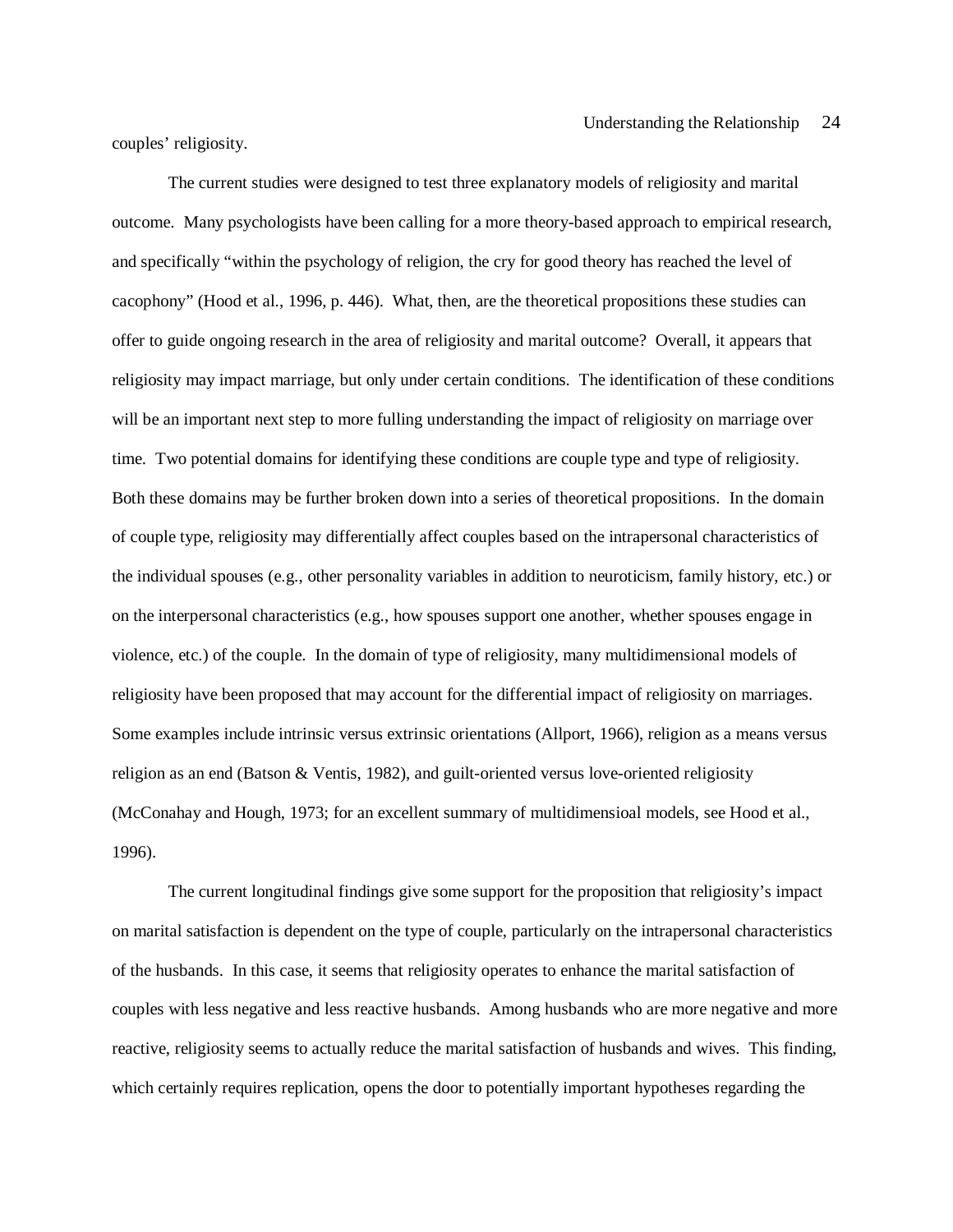interaction between religiosity and personality variables in predicting marital functioning. For example, it is possible that neurotic people do not think about or employ religion in constructive ways for their marriages. In addition, though there is no evidence from these studies that religiosity affects communication behavior during conflict, it is certainly possible that religiosity affects marital satisfaction via other important interpersonal domains.

It also remains to be seen whether religiosity might differentially impact marital satisfaction based on the type of religiosity that characterizes the spouses. One reasonable supposition is that the effect of religion will be different for spouses who are intrinsically as opposed to extrinsically oriented. People who are intrinsically oriented are personally commitment to their faith, devout, and more open and tolerant of different ideas and positions. People who are extrinsically motivated are more likely to "follow the rules," have more superficial beliefs, and are less tolerant of different viewpoints (Hunt  $\&$ King, 1971). One possibility may be that religiosity may impact marital satisfaction for couples who are more intrinsically oriented and may impact marital stability for couples who are more extrinsically oriented.

In summary, this author would like to add her voice to the cacophony of calls for theory-directed research on religiosity and marriage. The use of the theoretical propositions offered here or elsewhere will allow a more systematic and ultimately fuller understanding of how religiosity operates in marital relationships to affect couples' satisfaction and stability. This understanding would be useful to clergy and psychologists who work with couples to improve and enhance the quality of their marriages.

Implications for Application and Public Policy

The most obvious application of the current work is for those who work with couples preparing for marriage, though these findings may also apply to clinicians working with married couples in distress. Couples therapists and clergy who work with couples need to be careful not to assume that religious devotion will shield couples from declines in satisfaction or divorce. Instead, those who work with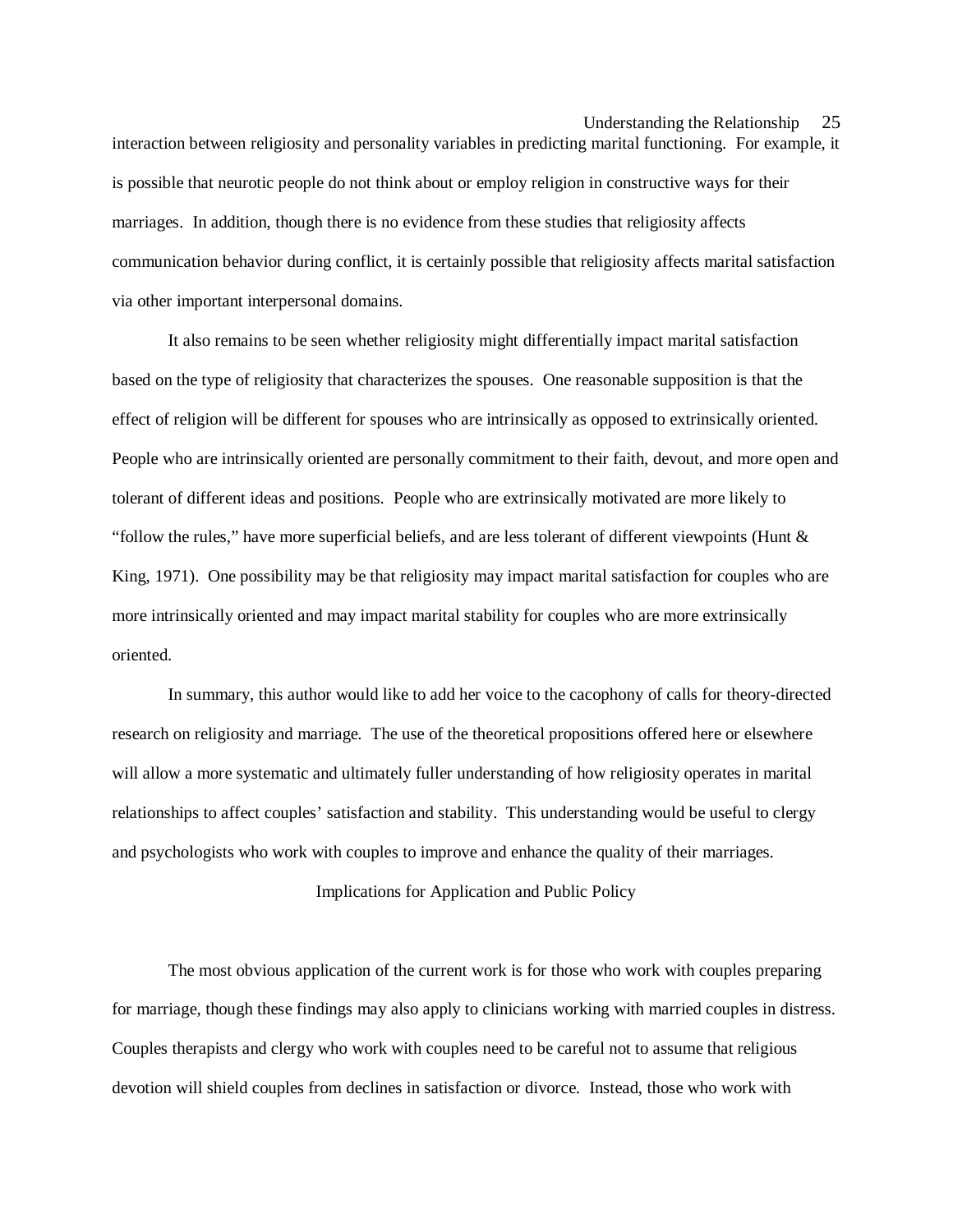couples should consider carefully, with the couple, the role that religiosity plays in the relationship. Careful processing of the role of religiosity in the relationship, along with an understanding of each partner and other important aspects of the relationship, may enhance the long-term effectiveness of marital interventions by clinicians and clergy.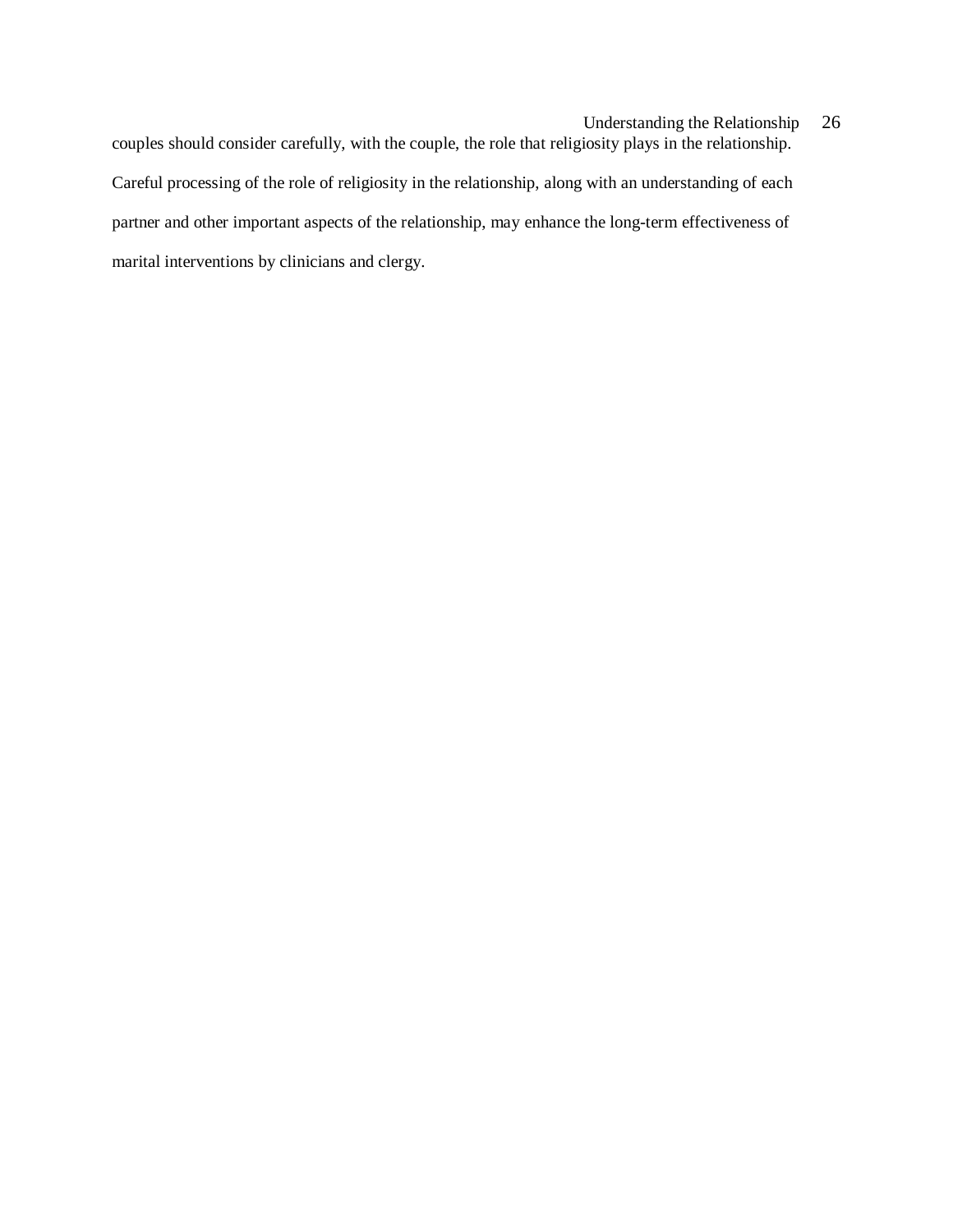#### References

Aiken, L.S. & West, S.G. (1911). Multiple regression: Testing and interpreting interactions. Newbury Park: Sage Publications.

Albrecht, S.L., & Kunz, P.R. (1980). The decision to divorce: A social exchange

perspective. Journal of Divorce, 3, 319-337.

Allport, G.W. (1966). The religious context of prejudice. Journal for the Scientific Study of Religion, 5, 447-457.

Anthony, M.J. (1993). The relationship between marital satisfaction and religious maturity. Religious Education, 88, 97-108.

Bahr, H.M., & Chadwick, B.A. (1985). Religion and family in Middletown , USA. Journal of Marriage and the Family, 47, 407-414.

Baron, R.M. & Kenny, D.A. (1986). The moderator-mediator variable distinction in social psychological research: Conceptual, strategic and statistical considerations. Journal of Personality and Social Psychology, 51, 1173-1182.

Batson, C.D. & Ventis, W.L. (1982). The Religious Experience: A Social-Psychological Perspective. New York: Oxford University Press.

Booth, A., Johnson, D.R., Branaman, A., & Sica, A. (1995). Belief and behavior: Does religion matter in today's marriage? Journal of Marriage and the Family, 57, 661-671.

Burchinal, L.G. (1957). Marital satisfaction and religious behavior. American Sociological Review, 22, 306-310.

Bugaighis, M.A., Schumm, W.R., Jurich, A.P., & Bollman, S.R. (1985). Factors associated with thought of marital separation. Journal of Divorce, 9, 49-59.

Call, V.R., & Heaton, T.B. (1997). Religious influence on marital stability. Journal for the Scientific Study of Religion, 36, 382-392.

Clydesdale, T.T. (1997). Family behaviors among early U.S. baby boomers: Exploring the effects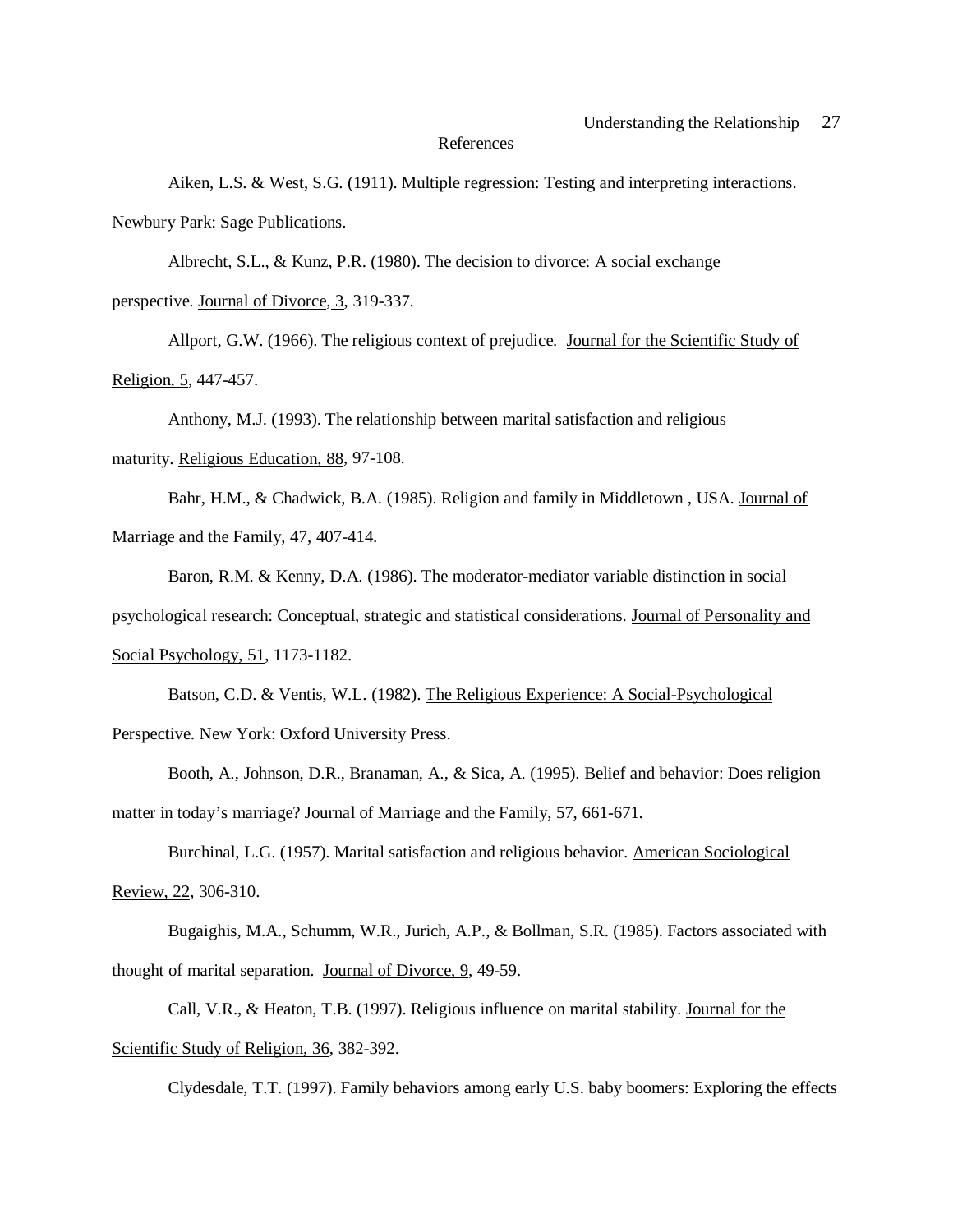Understanding the Relationship 28 of religion and income change, 1965-1982. Social Forces, 76, 605-635.

Ellison, C.G., Bartkowski, J.P., and Anderson, K.L. (1999). Are there religious variations in domestic violence? Journal of Family Issues, 20, 87-113.

Eysenck, S.B. & Eysenck, H.J. (1978). Impulsiveness and venturesomeness: Their position in a dimensional system of personality description. Psychological Reports, 43, 1247-1255.

Ferguson, D.M., Horwood, L.J., & Shannon, F.T. (1984). A proportional hazards model of family breakdown. Journal of Marriage and the Family, 46, 539-549.

Filsinger, E.E., & Wilson, M.R. (1984). Religiosity, socioeconomic rewards, and family development: Predictors of marital adjustment. Journal of Marriage and the Family, 46, 663-670.

Geiss, S.K. & O'Leary, K.D. (1981). Therapist ratings of frequency and severity of marital problems. Journal of Marital and Family Therapy, 7, 515-520.

Glenn, N.D., & Supancic, M. (1984), The social and demographic correlates of divorce and separation in the United States: An update and reconsideration. Journal of Marriage and the Family, 46, 563-575.

Glenn, N.D., & Weaver, C.N. (1978). A multivariate, multisurvey study of marital happiness. Journal of Marriage and the Family, 40, 269-282.

Glock, C. (1959). The religious revival in American? In J. Zahn (Ed.) Religion and the Face of American. Berkeley: University of California Press.

Gottman, J.M. & Krokoff, L.J. (1989). Marital interaction and satisfaction: A longitudinal view. Journal of Consulting and Clinical Psychology, 57. 47-52.

Hansen, G.L. (1987). The effect of religiosity on factors predicting marital adjustment. Social Psychology Quarterly, 50, 264-269.

Hood, R.W., Spilka, B., Hunsberger, B., & Gorsuch, R. (1996) The Psychology of Religion: An Empirical Approach. New York: Guilford Press.

Hunt, R.A., & King, M.B. (1971). The intrinisic-extinsic concerpt: A review and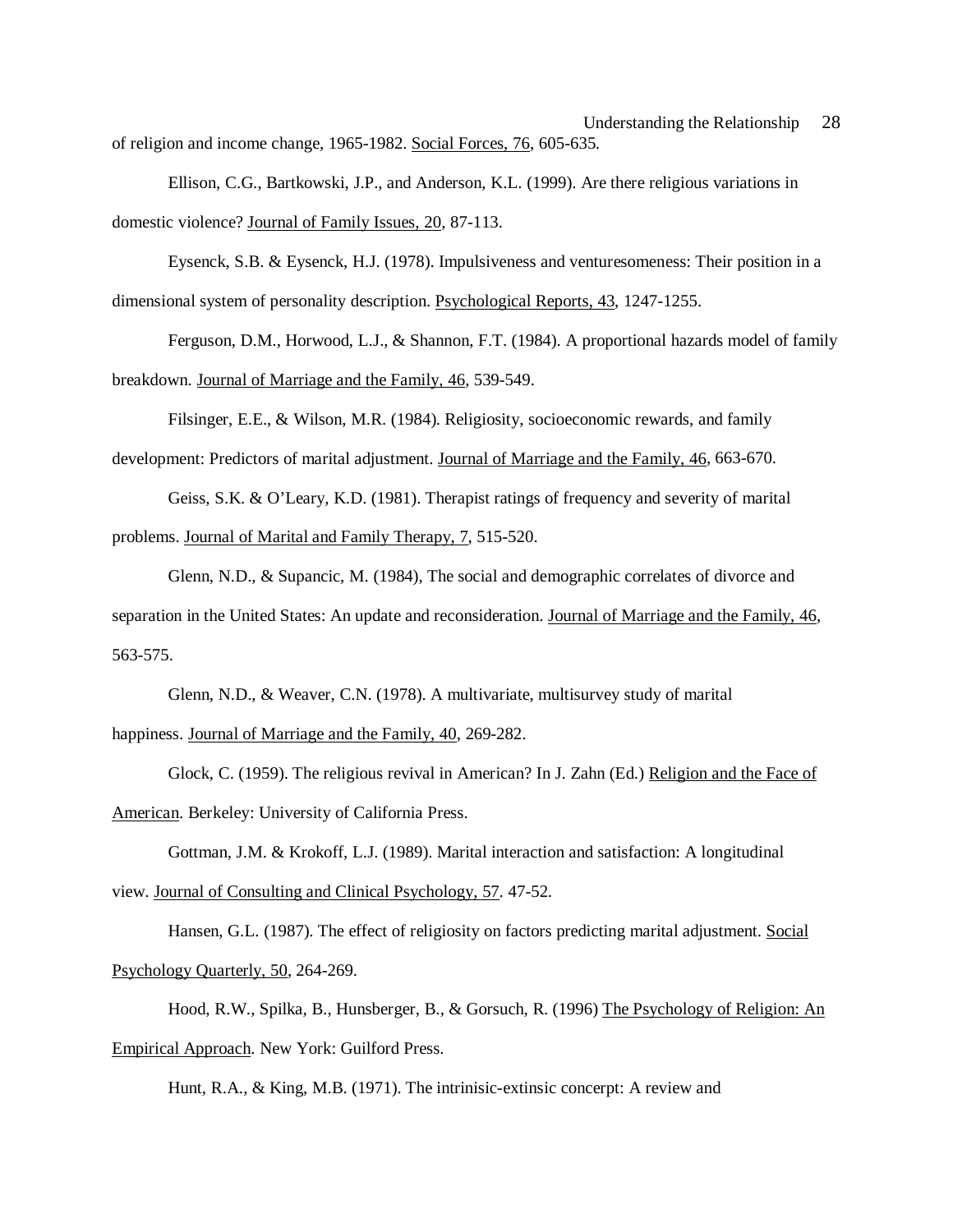Understanding the Relationship 29 evaluation. Journal for the Scientific Study of Religion, 10, 339-356.

Hunt, R.A., & King, M.B. (1978). Religiosity and marriage. Journal for the Scientific Study of Religion, 17, 399-406.

Jenkins, K.W. (1991). Religion and families. In S.J. Bahr (Ed) Family Research: A Sixty-Year Review, 1930-1990 (pp. 235-288). Lexington, Mass: Lexington Books.

Karney, B.R. & Bradbury, T.N. (1995). The longitudinal course of marital quality and stability: A review of theory, method, and research. Psychological Bulletin, 118, 3-34.

Karney, B.R., Davila, J., Cohan, C.L., Sullivan, K.T., Johnson, M., & Bradbury, T.N. (1995). An empirical investigation of sampling strategies in marital research. Journal of Marriage and the Family, 57, 909-920.

Kaslow, F. & Robison, J.A. (1996). Long-term satisfying marriages: Perceptions of contributing factors. The American Journal of Family Therapy, 24, 153-169.

Kelly, E.L. & Conley, J.J. (1987). Personality and compatibility: A prospective analysis of marital stability and marital satisfaction. Journal of Personality and Social Psychology, 52, 27-40.

Kunz, P.R., & Albrecht, S.L. (1977). Religion, marital happiness, and divorce. International Journal of Sociology of the Family, 7, 227-232.

Larson, L.E., & Goltz, J.W. (1989). Religious participation and marital commitment. Review of Religious Research, 30, 387-400.

Levinger, G. (1976). A social psychological perspective on marital dissolution. Journal of Social Issues, 32, 21-47.

Locke, H.J. & Wallace, K.M. (1959). Short marital adjustment prediction test: Their reliability and validity. Marriage and Family Living, 21, 251-255.

Mahoney, A., Pargament, K.I., Jewell, T., Swank, A.B., Scott, E., Emery, E., & Rye, M. (1999). Marriage and the spiritual realm: The role of proximal and distal religious constructs in marital functioning. Journal of Family Psychology, 13, 321-338.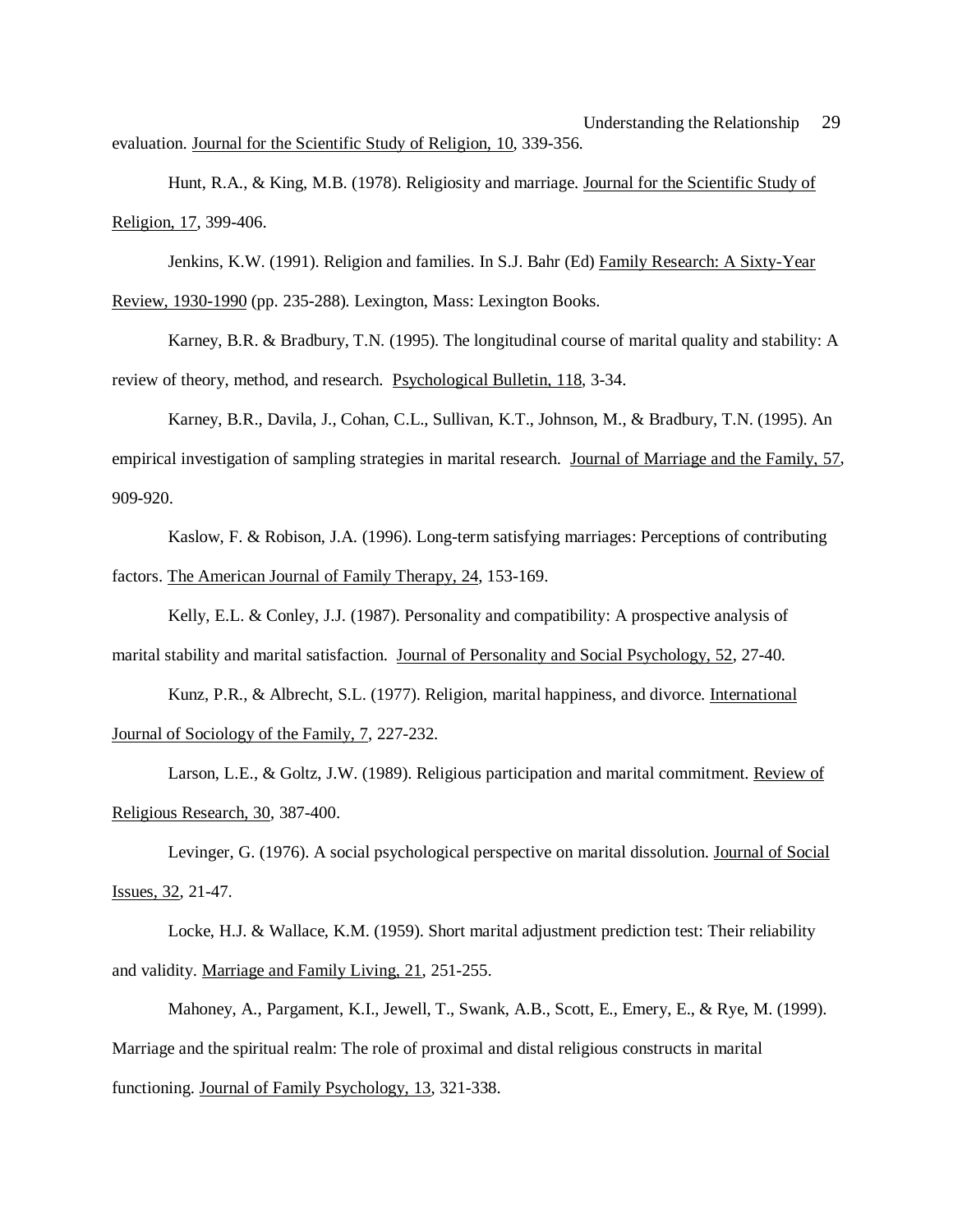# Understanding the Relationship 30 McConahay, J.B. & Hough, J.C., Jr. (1973). Love and guilt-oriented dimensions of Christian

belief. Journal for the Scientific Study of Religion, 12, 53-64.

Nye, F.I., White, L., & Frideres, J.S. (1973). A preliminary theory of marital stability: Two models. International Journal of Sociology of the Family, 3, 102-122.

Rohrbaugh, J., & Jessor, R. (1975). Religiosity in youth: A personal control against deviant behavior. Journal of Personality, 43, 136-155.

Schumm, W.R., Bollman, S.R., & Jurich, A.P. (1982). The "marital conventionalization" argument: Implications for the study of religiosity and marital satisfaction. Journal of Psychology and Theology, 10, 236-241.

Schumm, W.R., Obiorah, F.C., & Silliman, B. (1989). Marital quality as a function of conservative religious identification in a sample of protestant and catholic wives from the

midwest. Psychological Reports, 64, 124-126

Schrum, W. (1980). Religion and marital instability: Change in the 1970s? Review of Religious Research, 21, 135-147.

Snow, T.S. & Compton, W.C. (1996). Marital satisfaction and communication in fundamentalist protestant marriages. Psychological Reports, 78, 979-985.

Stanley, S. & Markman, H. (1992). Commitment: The role of dedication and constraint in personal relationships. Journal of Marriage and the Family, 54, 595-608.

Thornes, B, & Collard, J. (1979). Who Divorces? London: Routledge & Kegan Paul.

Veroff, J. (1988). Marital Help-Seeking Measure. Unpublished instrument, University of

Michigan.

Veroff, J. (1988). Measure of Divorce Attitudes. Unpublished instrument, University of Michigan. Wallin, P. (1957). Religiosity, sexual gratification, and marital satisfaction. American Sociological Review, 22, 300-305.

Wallin, P., & Clark, A.L. (1964). Religiosity, sexual gratification, and marital satisfaction in the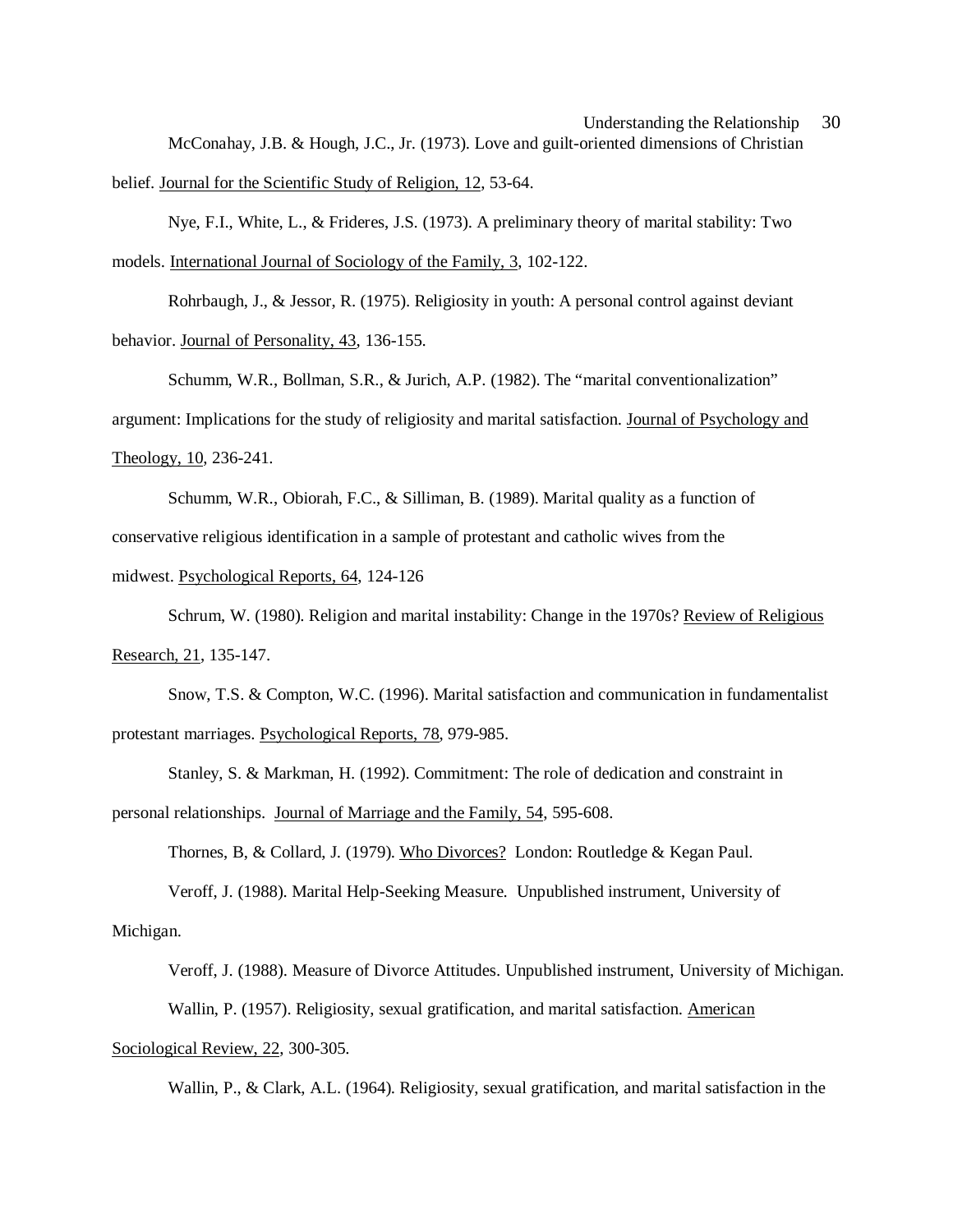middle years of marriage. Social Forces, 42, 303-309.

White, L.K., & Booth, A. (1991). Divorce over the life course: The role of marital happiness. Journal of Family Issues, 12, 5-21.

Wilson, M.R., & Filsinger, E.E. (1986). Religiosity and marital adjustment: Multidimensional interrelationships. Journal of Marriage and the Family, 48, 147-151.

Wilson, J., & Musick, M. (1996). Religion and marital dependence. Journal for the Scientific Study of Religion, 35, 30-40.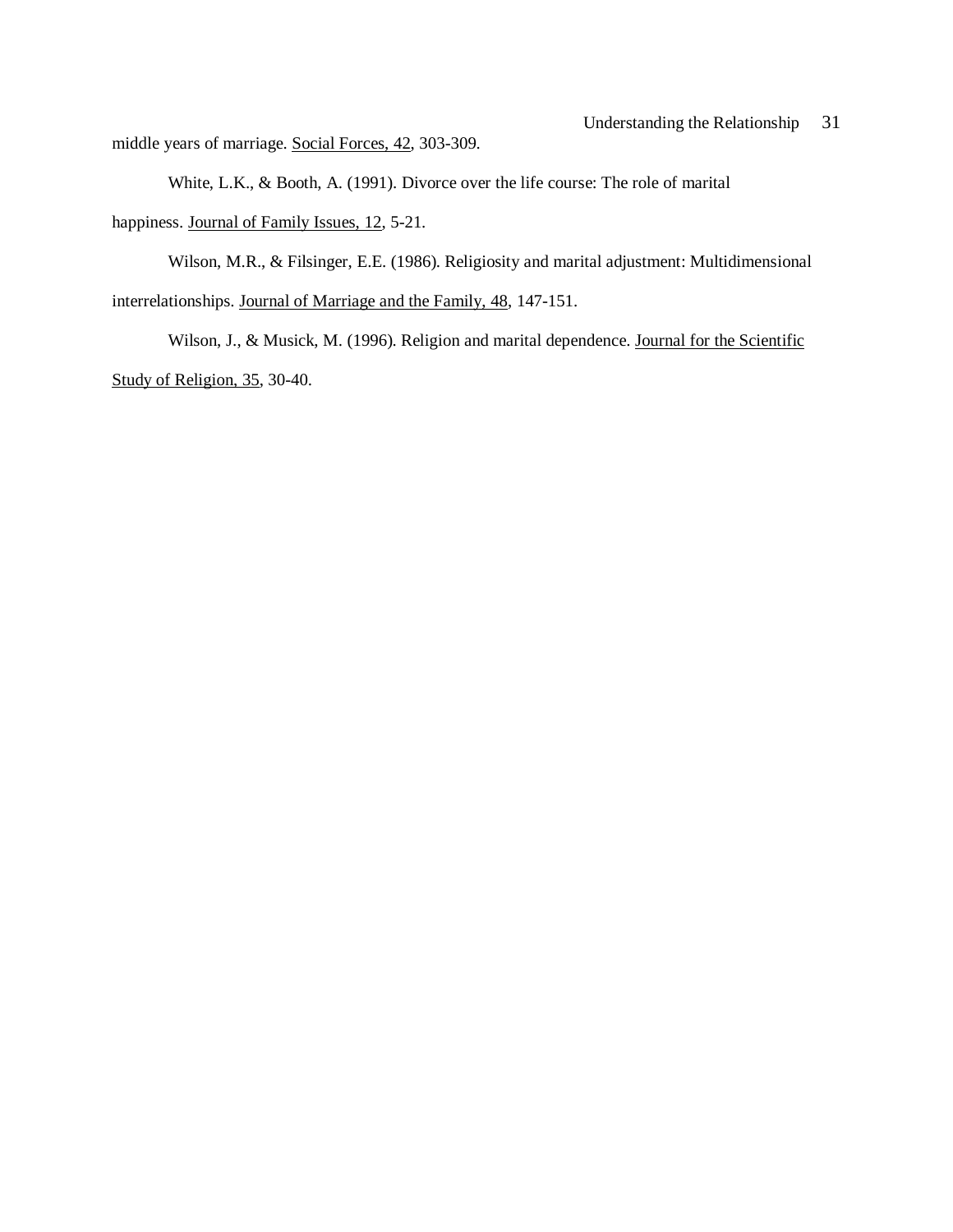#### Author Note

This research was supported by a National Research Service Award from the National Institute of Mental Health (F31 MH10779) awarded to Kieran Sullivan. Study 1 was supported by Grant R29 MH48674 from the National Institute of Mental Health awarded to Thomas Bradbury. Study 2 was supported by Grant 4-564040-19900-07 from the Committee on Research of the UCLA Academic Senate, also awarded to Thomas Bradbury.

Lauri Pasch, Thomas Bradbury, and Timothy Urdan are gratefully acknowledged for their assistance with various aspects of the preparation of this article. Correspondence concerning this article should be addressed to Kieran T. Sullivan, Department of Psychology, Santa Clara University, Santa Clara, CA 95053. Electronic mail may be sent to ksullivan@scu.edu.